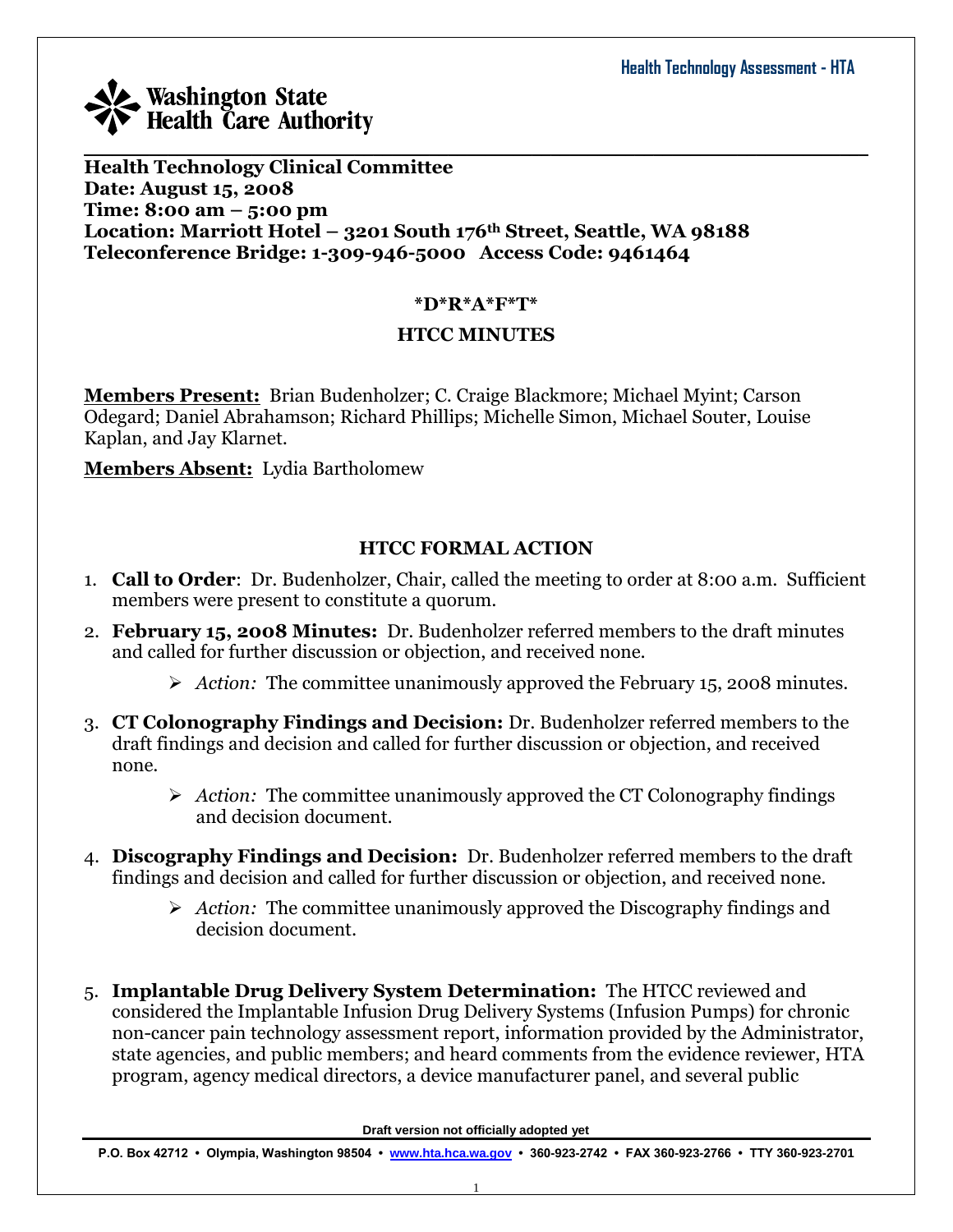$\mathcal{L}_\mathcal{L} = \mathcal{L}_\mathcal{L} = \mathcal{L}_\mathcal{L} = \mathcal{L}_\mathcal{L} = \mathcal{L}_\mathcal{L} = \mathcal{L}_\mathcal{L} = \mathcal{L}_\mathcal{L} = \mathcal{L}_\mathcal{L} = \mathcal{L}_\mathcal{L} = \mathcal{L}_\mathcal{L} = \mathcal{L}_\mathcal{L} = \mathcal{L}_\mathcal{L} = \mathcal{L}_\mathcal{L} = \mathcal{L}_\mathcal{L} = \mathcal{L}_\mathcal{L} = \mathcal{L}_\mathcal{L} = \mathcal{L}_\mathcal{L}$ members. The committee considered all the evidence and gave greatest weight to the evidence it determined, based on objective factors, to be the most valid and reliable.

| <b>HTCC COMMITTEE COVERAGE DETERMINATION VOTE</b>                                                                  |  |  |  |  |  |
|--------------------------------------------------------------------------------------------------------------------|--|--|--|--|--|
| Covered<br><b>Under Certain</b><br><b>Not</b><br>Covered<br><b>Conditions</b><br><b>Unconditionally</b><br>covered |  |  |  |  |  |
| <b>Implantable Drug Delivery</b><br><b>System</b><br>8                                                             |  |  |  |  |  |

- *Action:* The committee chair directed HTA staff to prepare a Findings and Decision document on Implantable Drug Delivery Systems reflective of the majority vote for final approval at the next pubic meeting.
- 6. **Knee Arthroscopy for Osteoarthritis of the Knee Determination:** The HTCC reviewed and considered the Knee Arthroscopy technology assessment report, information provided by the Administrator, agency comments, the evidence reviewer's presentation, and submitted comments. The committee considered all the evidence and gave greatest weight to the evidence it determined, based on objective factors, to be the most valid and reliable.

| <b>HTCC COMMITTEE COVERAGE DETERMINATION VOTE</b>                                                                  |    |  |  |  |  |
|--------------------------------------------------------------------------------------------------------------------|----|--|--|--|--|
| Covered<br><b>Under Certain</b><br><b>Not</b><br>Covered<br>covered<br><b>Unconditionally</b><br><b>Conditions</b> |    |  |  |  |  |
| <b>Knee Arthroscopy</b><br>for Osteoarthritis                                                                      | 10 |  |  |  |  |

 *Action:* The committee chair directed HTA staff to prepare a Findings and Decision document on Knee Arthroscopy reflective of the majority vote for final approval at the next pubic meeting.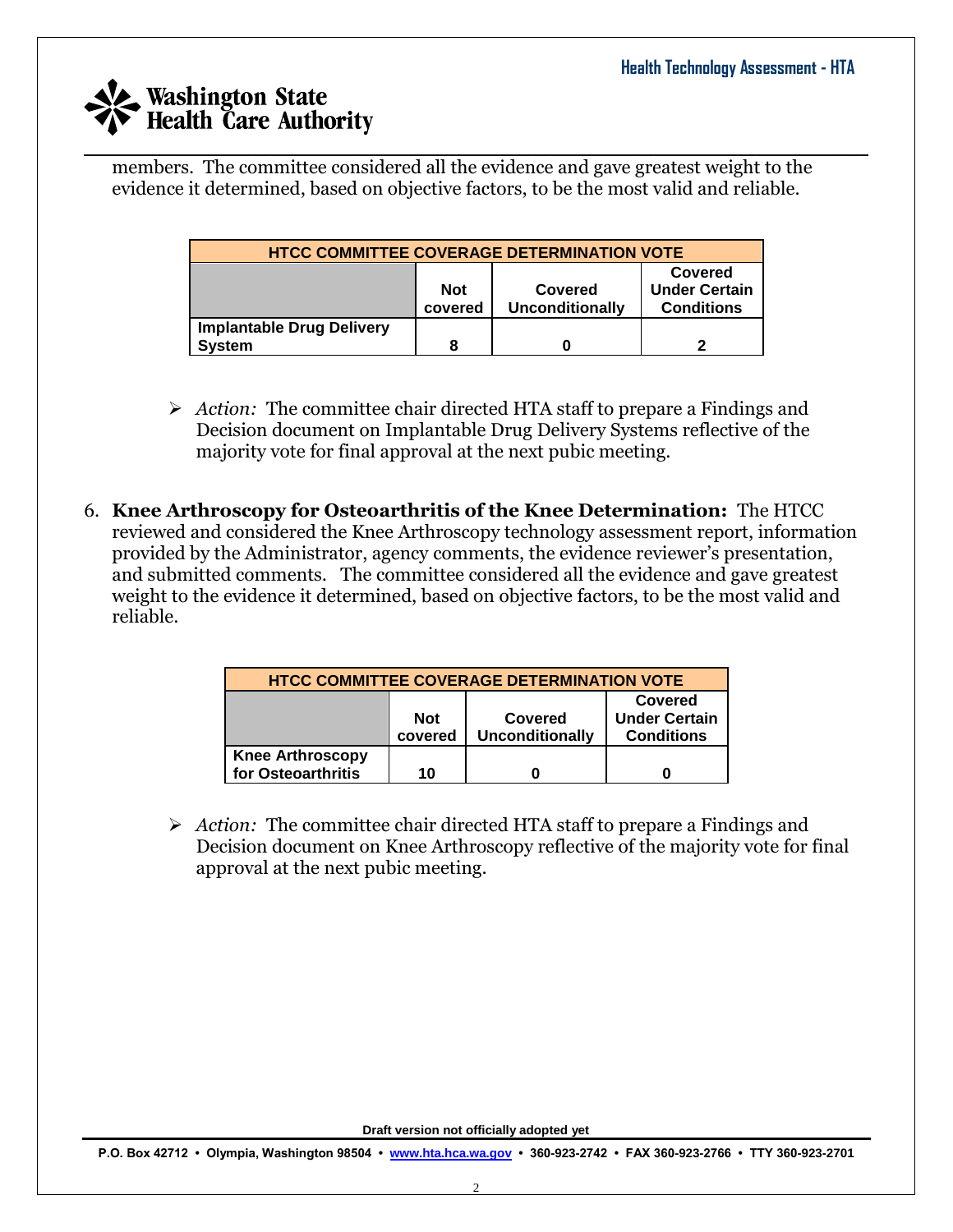

## **SUMMARY OF HTCC MEETING TOPICS, PRESENTATION, AND DISCUSSION**

## **Agenda Item: Welcome & Introductions**

The Health Technology Clinical Committee (HTCC) met on August 15, 2008. Leah Hole-Curry, HTA Program Director, opened the public meeting with an overview of the agenda, meeting guide and purpose, room logistics, and introductions. The primary technology topics to discuss were:

- *Intrathecal Drug Delivery Systems (Implantable Infusion Pumps):* review of the evidence of the safety, efficacy and cost-effectiveness of Implantable Infusion Pumps for patients with chronic non-cancer pain.
- $\checkmark$  Knee Arthroscopy: review of the evidence of the safety, efficacy and cost-effectiveness of Knee Arthroscopy for patients with Osteoarthritis of the knee.

## **Agenda Item: Chair Remarks**

Dr. Brian Budenholzer, Committee Chair, provided opening remarks. Dr. Budenholzer presented his thoughts on why the committee was created through the frame of a chronological history of a compelling treatment: high dose chemotherapy followed by bone marrow transplant for advanced breast cancer.

- 1988 A 1988 Annals of Internal medicine article reported case series finding an 80% response rate; and an expert opined that the treatment could double survival.
- 1989- federal judge required a health insurer to cover on the following basis: *To require that patients wait until someone chooses to present statistical proof that satisfies all the experts would mean patients would be doomed to receive treatments that are not state of the art.*
- $\bullet$  1992 JAMA article with case series and extrapolated data indicated that using reasonable assumptions, autologous bone marrow transplant had benefit but at unknown cost
- 1993 National Cancer Institute launched randomized control trial, but had trouble recruiting patients because many physicians and patients already concluded it was effective. Ultimately, trials were completed.
- 1994 Federal Office of Personnel Management required all insurers providing insurance to federal employees to cover.
- 1995 Journal of Clinical Oncology, South African randomized trial reported dramatic benefit; cited by over 300 papers, but ultimately found to be fraudulent
- 1999 Eleven years after first case series reported: Four randomized trials reported at an American Society of Clinical Oncolology showed no benefit.
- Dr. Eddy: *As a society, we have to accept that rigourous evaluation of a new treatment is essential. Skipping this step may seem like a compassionate act, but it can have devastating consequences.*

Dr. Gilbert Welch – who wrote a history of the treatment, presented some conclusions:

**Draft version not officially adopted yet**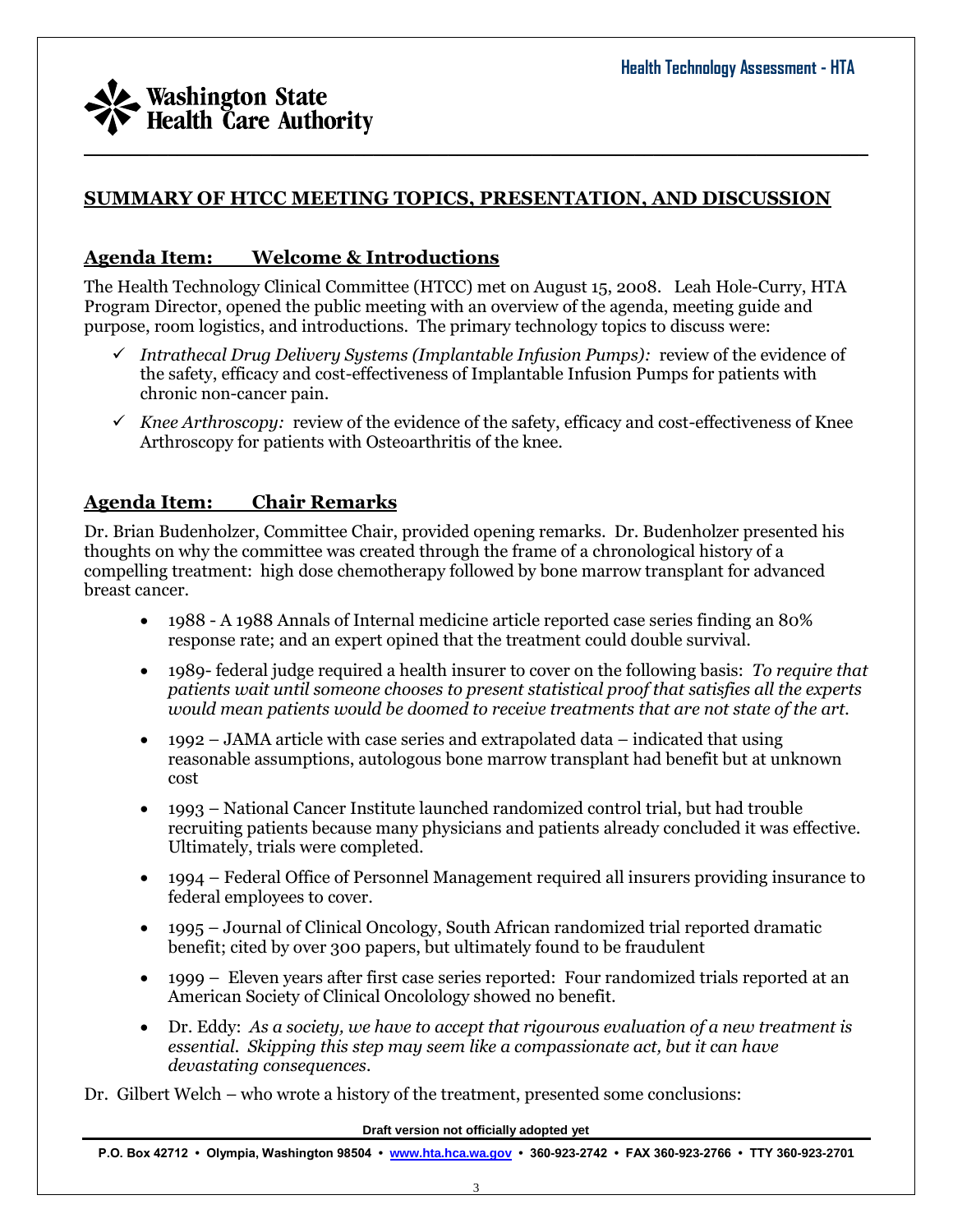- *Important to remember that preliminary evidence can be misleading; intermediate outcomes may not correlate to survival, historical controls may not be comparable; proponents can be persuasive but lesson is familiar – it is the case for randomization.*
- *It is premature to raise the issue of cost effectiveness when effectiveness is unknown.*
- *Public officials should not mandate coverage in the absence of clear data.*
- *Proponents of advances will always be more vociferous than detractors. They usually have stronger interests, both professional and financial, in arguing for a particular technology than detractors have in arguing against it. Given that the public is primed to believe in medical breakthroughs, we should focus on evidence of effectiveness before raising arguments about cost.*

# **Agenda Item: HTA Program Update and Chair Remarks**

Leah Hole-Curry presented the draft minutes from the February 2008 meeting, explained that the minutes were drafted by HTA staff, posted to the web and circulated to committee members for comments. No comments were received. Dr. Brian Budenholzer, HTCC Chair, referred members to the February minutes, and called for further discussion, or a motion to approve.

 $\checkmark$  No further discussion, minutes were approved.

Leah Hole-Curry presented the draft findings and decision for CT Colonography, explained that the document was drafted by HTA staff, posted to the web and circulated to committee members for comments. No comments were received. Dr. Brian Budenholzer, HTCC Chair, referred members to the draft findings and decision, and called for further discussion, or a motion to approve.

 $\checkmark$  No further discussion, minutes were approved.

Leah Hole-Curry presented the draft findings and decision for discography, explained that the document was drafted by HTA staff, posted to the web and circulated to committee members for comments. An update was received and incorporated. Dr. Brian Budenholzer, HTCC Chair, referred members to the draft findings and decision, and called for further discussion, or a motion to approve.

 $\checkmark$  No further discussion, minutes were approved.

# **Agenda Item: Implantable Infusion Pumps Topic Review**

Dr. Dave Flum, HTA Clinical Consultant, introduced the Implantable Infusion Pump topic overview.

## **Implantable Infusion Pump**

- $\checkmark$  Implantable Drug Delivery Systems for chronic non-cancer pain (IDDS) is a device which is fully surgically implanted into the patient to provide round-the clock long-term drug therapy. In a surgical procedure, the pump itself is implanted, usually in the abdomen, and a catheter is tunneled to the site of drug delivery.
	- $\triangleright$  Because medications are delivered directly to the desired site, pain control is theoretically optimized while adverse events associated with systemic administration are theoretically minimized because the overall drug dose is reduced.

**Draft version not officially adopted yet**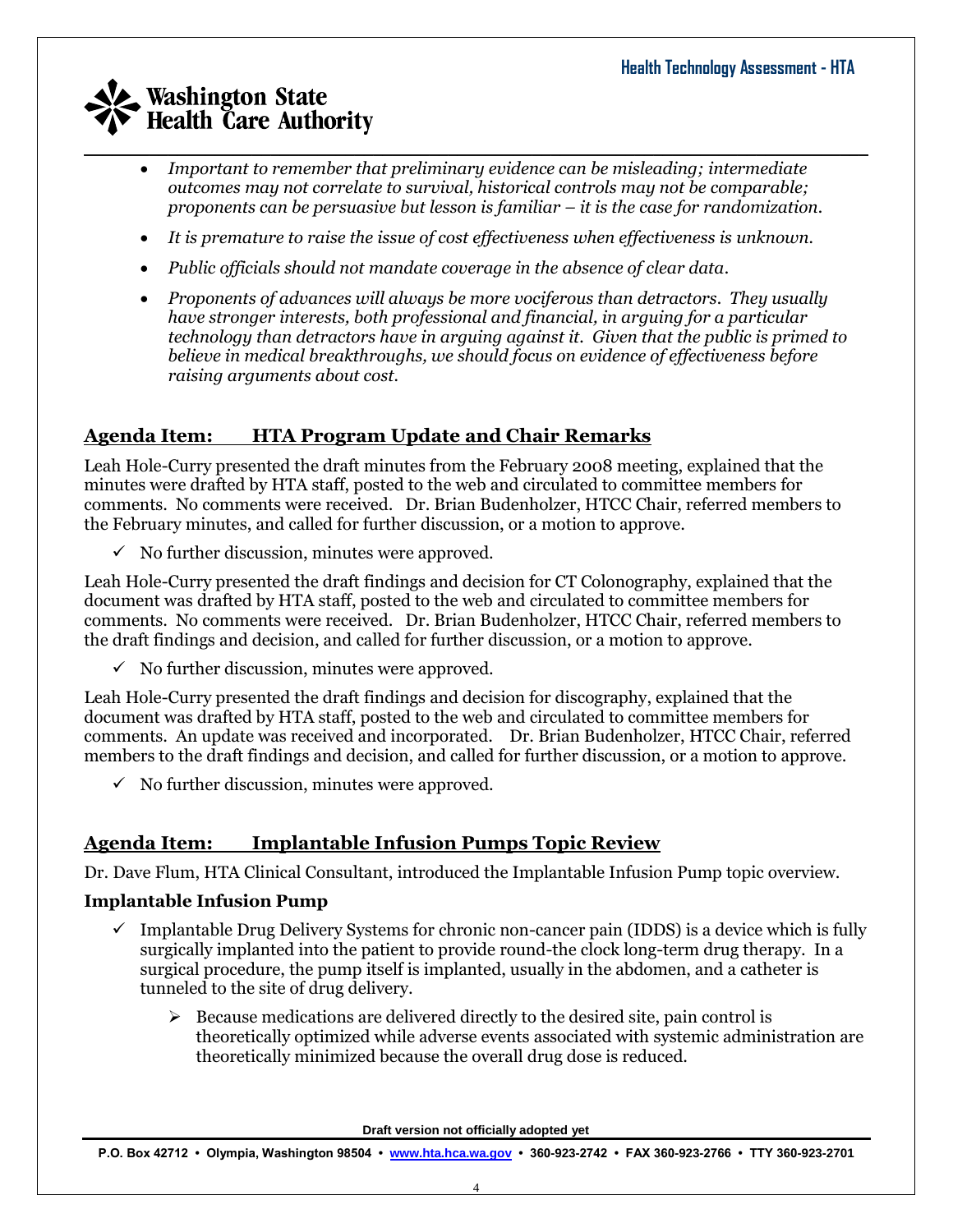- $\mathcal{L}_\mathcal{L} = \mathcal{L}_\mathcal{L} = \mathcal{L}_\mathcal{L} = \mathcal{L}_\mathcal{L} = \mathcal{L}_\mathcal{L} = \mathcal{L}_\mathcal{L} = \mathcal{L}_\mathcal{L} = \mathcal{L}_\mathcal{L} = \mathcal{L}_\mathcal{L} = \mathcal{L}_\mathcal{L} = \mathcal{L}_\mathcal{L} = \mathcal{L}_\mathcal{L} = \mathcal{L}_\mathcal{L} = \mathcal{L}_\mathcal{L} = \mathcal{L}_\mathcal{L} = \mathcal{L}_\mathcal{L} = \mathcal{L}_\mathcal{L}$  IDDS treatment is invasive, prone to side-effects and complications, costly, and requires a large amount of technical support. IDDS for chronic non-cancer pain seeks to replace the route of opioid administration to achieve better pain control with fewer adverse effects.
	- $\checkmark$  Centers for Medicare and Medicaid Services (CMS): a national coverage decision for all infusion pumps was issued in February 1994. Permanently implanted infusion pumps are covered, with certain conditions, for patients with chronic non-cancer pain. The latest version of the policy was adopted December 17, 2004. The initial determination included implantable infusion pumps for epidural or intrathecal administration of opioid drugs for chronic non-cancer pain was not updated since 2004.
		- $\triangleright$  This decision was based on a technology assessment completed in 1994 by the Office of Health Technology Assessment (OHTA) and used the only available literature which was from 1984 – 1992.
	- $\checkmark$  Three entities published guidelines: American Society of Interventional Pain Physicians (2007); Sisken Hospital for Physical Rehabilitation (2005); and Internal Research Foundation for RSD / CRPS (2003).

# **Agenda Item: Implantable Infusion Pump Topic – Agency Data**

Dr. Lee Glass, L&I Associate Medical Director, presented to the committee the agency utilization and outcomes for Implantable Infusion Pumps.

- $\checkmark$  All Washington agencies cover IDDS pumps without restrictions for cancer pain, chemotherapy, and spasticity.
- $\checkmark$  IDDS pumps for chronic non-cancer pain has historically been covered by DSHS and HCA, and it is recently covered at L&I with protocols, due to litigation.
	- $\triangleright$  Alternatives: agencies cover alternatives (coverage varies by agency) and include: cognitive behavior therapy, medication (anti-depressant, Acetaminophen, NSAID, Opioids), rehabilitation (psychological, exercise & education, interdisciplinary rehabilitation, spinal manipulation) and alternative and complimentary medicine (massage, acupuncture).
- $\checkmark$  L&I Summary of outcomes for workers with implantation since 2006:
	- $\geq 10$  of 11 workers using drug(s) not FDA approved for intrathecal administration
	- $\geq 3$  of 11 workers currently are receiving intrathecal dose(s) above the Polyanalgesic Consensus recommendation for maximum dose/day
	- $\geq 10$  of 11 workers require on-going opioids (oral or transdermal) in addition to their intrathecal opioid dose
	- $\geq$  5 workers taking same or higher oral/transdermal opioid dose than they were before pump implantation
	- $\geq 6$  of 11 workers have reported side-effects, many serious
	- 9 of 11 workers have documented pre/post VAS scores
		- 4 workers have improved self-reported pain
		- 1 worker had a 29% reduction
		- 3 workers have between 13% 18% reduction
		- 5 workers have same or higher pain levels
	- $\triangleright$  Function was reported in 3 of 11 workers
	- $\triangleright$  All 11 workers currently receiving time-loss (unable to work)

#### **Draft version not officially adopted yet**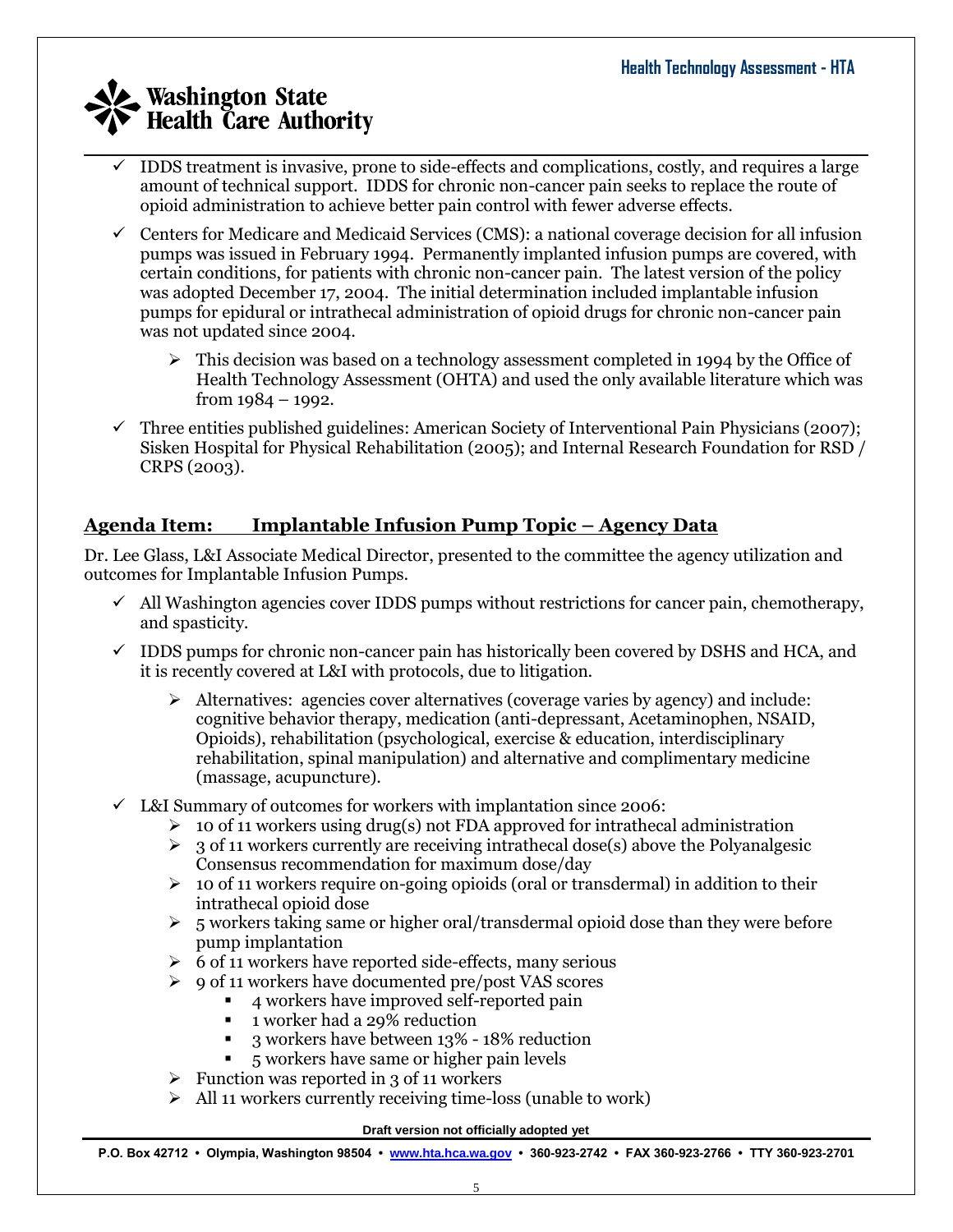- $\checkmark$  Safety Concerns: MAUDE data provided by the FDA in April 2007:
	- $\triangleright$  By event type (1996 April
		- 2007):
			- Death = 344<br>• Serious Iniur
			- Serious Injury =  $3,817$
			- $\n **Malfunction** = 2,692\n$
			- $\bullet$  Other = 2,174
				- Total =  $9,026$
- By Outcome (1996 –April 2007):
	- $\blacksquare$  Hospitalization = 4,358
	- Required Intervention =  $2,665$
	- Serious Medical Events  $= 2,091$
	- Death  $= 344$
	- $\blacksquare$  Life Threatening = 93
- MAUDE data is a voluntary reporting system and likely under-reports adverse events.
- Medtronic Educational Brief, Patient Mortality after Implant November 2006:
	- 9 patient deaths within 3 days of starting or re-starting IDDS opiod therapy. Approximately one person per 1,000 dies.
	- Five per 1,000 (0.49%) reported to develop inflammatory mass.
- $\checkmark$  Efficacy Concerns: Consistent systematic reviews indicate weak evidence of pain reduction and insufficient evidence to address significant key health outcomes and safety issues.
- $\checkmark$  Utilization (2002 to 2008 all agency):

| <b>Service</b>                      | <b>Service Number</b> | <b>Total Cost</b> |
|-------------------------------------|-----------------------|-------------------|
| Implantations (all diagnosis)       | 324                   | $$5.2$ Million    |
| Implantations, Removals, Screenings | 145                   | \$1.8 Million     |
| Maintenance (analysis, refilling)   | 360                   | \$99,530          |
| Pharmacy (oral medications)         | 32                    | \$16,301          |

| <b>IDDS Procedure</b>        | <b>Patient</b><br>Count - All<br><b>Agencies</b> | <b>Average</b><br><b>Cost Per</b><br><b>Patient</b> | <b>Cost Range</b>   |
|------------------------------|--------------------------------------------------|-----------------------------------------------------|---------------------|
| Implantation (all diagnosis) | 324                                              | \$12,769                                            | $$10,268 - $15,060$ |
| Implantation (CNCP Only)     | 93                                               | \$12,664                                            | $$10,268 - $15,060$ |
| * Screening Trials           | 37                                               | \$12,118                                            | $$11,808 - $15,472$ |
| Removal                      | 15                                               | \$11,898                                            | $$10,972 - $12,823$ |

## **Agenda Item: Public Comments**

- $\checkmark$  Scheduled Public Comments: A total of thirty-five minutes was provided for scheduled presentations from a manufacturer Panel (30 minutes) and an independent physician
- $\checkmark$  Medtronic has a panel present a thirty minute PowerPoint presentation. Presenters included: William Fehrenbach, Mike Baca, Mary Owens, David Caraway, Scott Guillemente. Dr. John Loeser was also scheduled to present (telephonically), he was invited to speak four times, but was not present at those times.
	- $\circ$  Context: Therapy is important for patients with no other options; Medtronic is committed to mitigating risks and ensuring patient safety and quality
	- $\circ$  Extensive pre-market approval process, the FDA determined that the benefits outweigh the risks.
	- o Time limits ability of Medtronic to fully address all issues

#### **Draft version not officially adopted yet**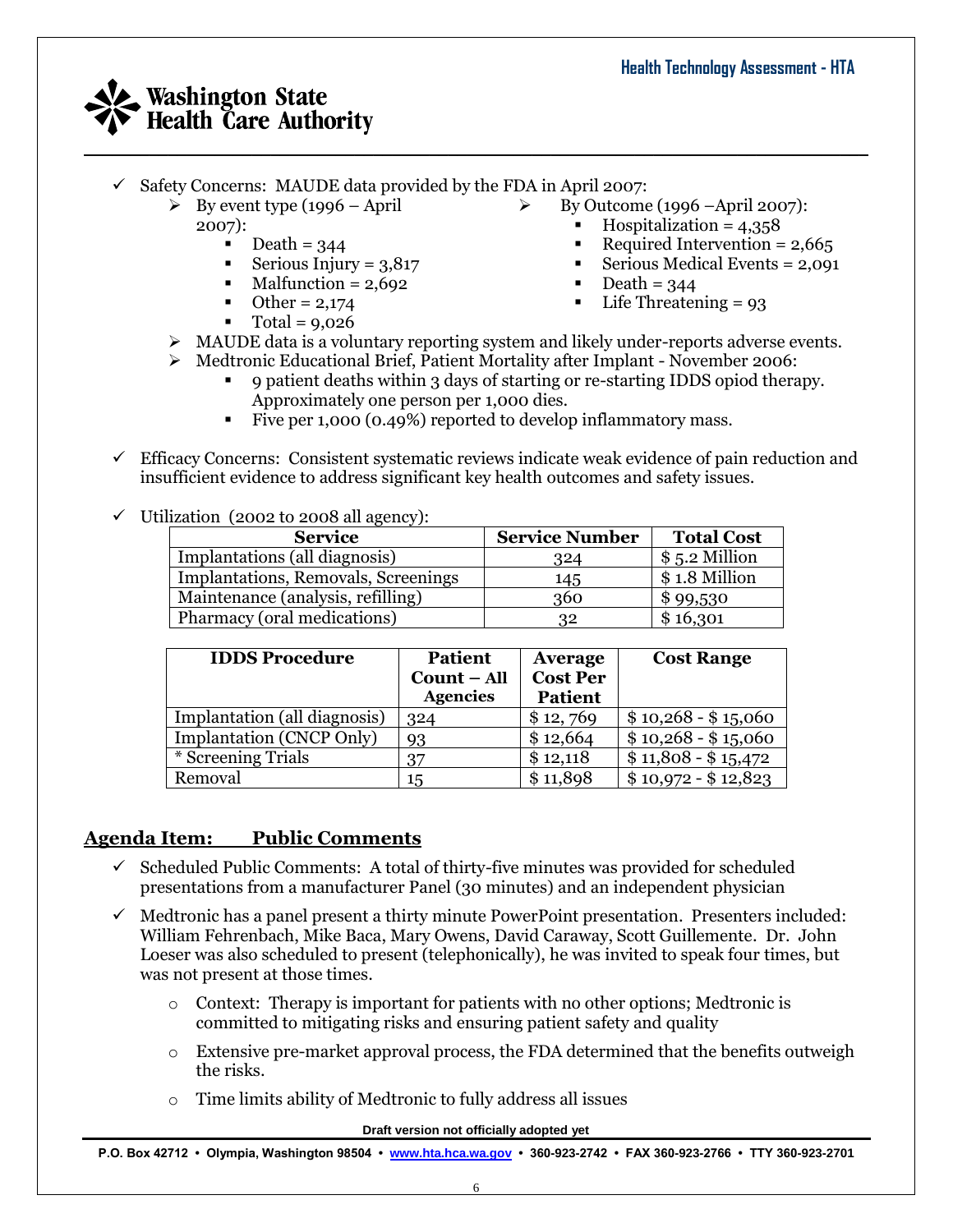- $\mathcal{L}_\mathcal{L} = \mathcal{L}_\mathcal{L} = \mathcal{L}_\mathcal{L} = \mathcal{L}_\mathcal{L} = \mathcal{L}_\mathcal{L} = \mathcal{L}_\mathcal{L} = \mathcal{L}_\mathcal{L} = \mathcal{L}_\mathcal{L} = \mathcal{L}_\mathcal{L} = \mathcal{L}_\mathcal{L} = \mathcal{L}_\mathcal{L} = \mathcal{L}_\mathcal{L} = \mathcal{L}_\mathcal{L} = \mathcal{L}_\mathcal{L} = \mathcal{L}_\mathcal{L} = \mathcal{L}_\mathcal{L} = \mathcal{L}_\mathcal{L}$ o HTCC decision shall be consistent with the federal Medicare program and expert treatment guidelines; there is a positive Medicare coverage decision and therapy has overwhelming support by societies and patient organizations.
	- o Advantages to intrathecal opioids, include: steady-state around the clock dosing; reduced side effects; may result in reduction in longitudinal costs; adjuvants; and compliance. Disadvantages included: more invasive; more difficult to discontinue therapy; acquisition costs; and if positioned as a salvage therapy for patients who have failed but remain on high dose systemic opioids outcomes are diminished.
		- L&I data shows 32 deaths between 1996 and 2002 from accidental overdose of prescription opioids or narcotics; statewide increase of 800 percent
	- $\circ$  Medtronic is proactive in risk mitigation the nine patient deaths investigated. Infusion pumps operated normally, but operational factors such as insufficient patient monitoring, concomitant medications, and co-morbid factors were at issue. Agree with AMDG opioid dosing – amount needs to be monitored and should be within guidelines
	- o Provided recommended approach was to perform and document history and psychological evaluation; document reasonable etiology; document failure of conservative therapy; psychological evaluation; create written goals of therapy; and consider discontinuation of systematic opioids prior to trial.
	- $\circ$  Noted ongoing improvements to systems to drive higher quality, reliability, and manufacturability to enhance effective and safe use. Recent example can be seen in SynchroMed II with redesigned motor, elimination of gear shaft issue, and improved catheter design.
	- $\checkmark$  Dr. Stuart DuPen, Pain Management Physician, provided five minute public comments.
		- $\circ$  Dr. DuPen provided testimony regarding his experience working with Implantable Infusion Pumps. His clinical opinion was that he saw Implantable Infusion Pumps assist many patients throughout his clinical career.
	- $\checkmark$  Open Public Comments: Two individuals provided comments during the open portion (limited to three minute comments) –
		- o Don Roller and Kathy Church. Implantable Infusion Pump patients whose travel was sponsored by Medtronic to attend.
		- $\circ$  Both individuals shared separately how Implantable Infusion pumps have significantly improved their pain and that they have a better quality of life and urged the committee to cover the devices.

# **Agenda Item: Evidence Review Presentation**

ECRI Institute presented an overview of their evidence report.

- $\checkmark$  Key Questions for Implantable Infusion Pumps were on efficacy, safety, and cost:
	- $\triangleright$  What is the evidence for efficacy and effectiveness of implantable infusion pumps?
	- $\triangleright$  What is the safety profile of implantable infusion pumps?
	- $\triangleright$  Is there any evidence of differential efficacy or safety issues amongst special populations?
	- **Draft version not officially adopted yet**  $\triangleright$  What are the cost implications and cost effectiveness for implantable infusion pumps?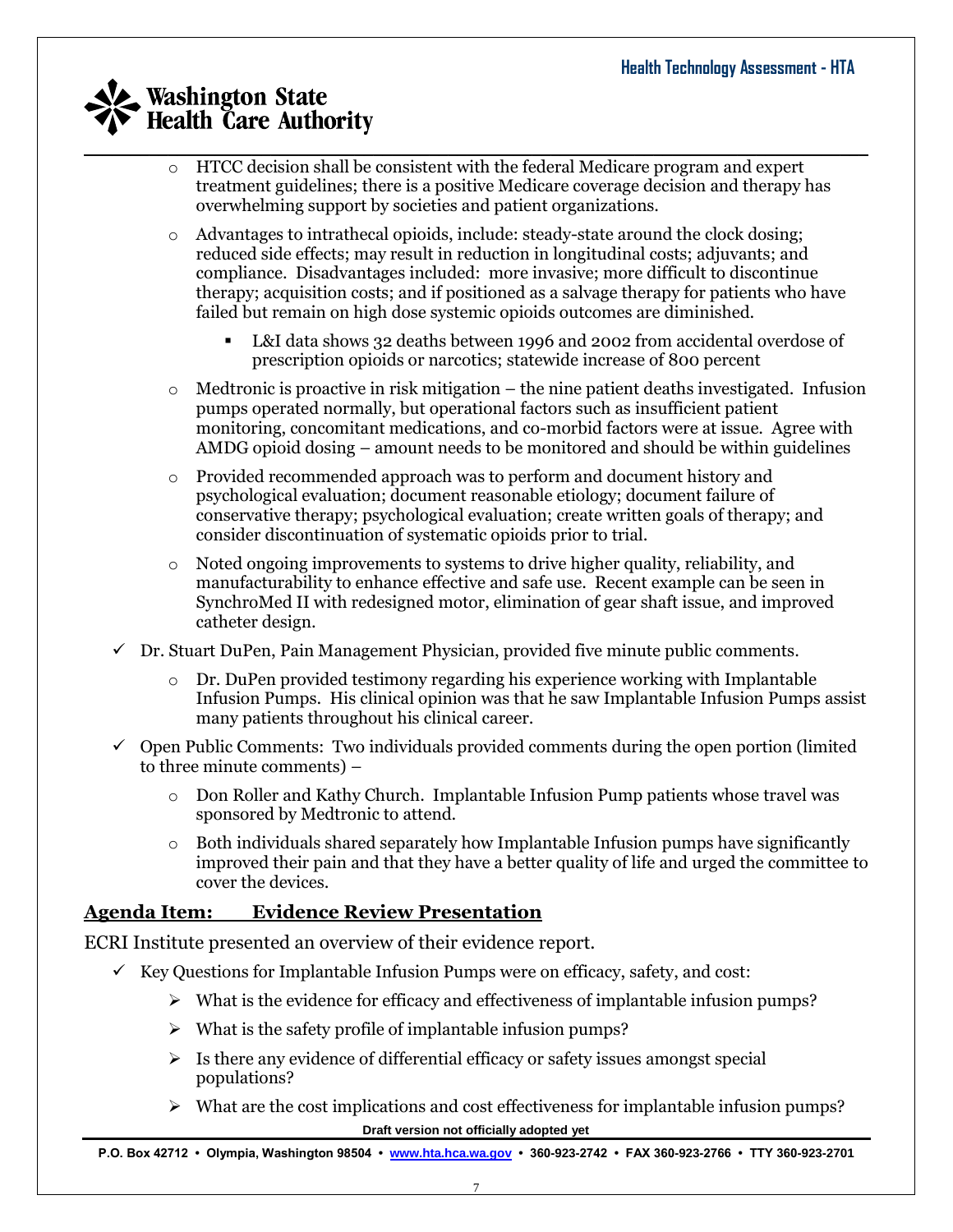- $\mathcal{L}_\mathcal{L} = \mathcal{L}_\mathcal{L} = \mathcal{L}_\mathcal{L} = \mathcal{L}_\mathcal{L} = \mathcal{L}_\mathcal{L} = \mathcal{L}_\mathcal{L} = \mathcal{L}_\mathcal{L} = \mathcal{L}_\mathcal{L} = \mathcal{L}_\mathcal{L} = \mathcal{L}_\mathcal{L} = \mathcal{L}_\mathcal{L} = \mathcal{L}_\mathcal{L} = \mathcal{L}_\mathcal{L} = \mathcal{L}_\mathcal{L} = \mathcal{L}_\mathcal{L} = \mathcal{L}_\mathcal{L} = \mathcal{L}_\mathcal{L}$  Evidence Base: 549 abstracts identified; 88 retrieved; 16 included. 13 case series, 4 cost analysis, one study that was both case series and cost analysis
	- $\triangleright$  All case series no control group means less certainty that effect is due to intervention; placebo response in pain patients is relatively small; history of pain pump candidates of stable unremitting pain despite exhaustive attempts at conservative therapy
	- $\geq$  413 total patients (range of 11 to 30 per study); overall low internal validity ratings
	- $\checkmark$  Effectiveness evidence
		- $\triangleright$  Pain relief:
			- Weak evidence indicating that implantable infusion pumps lead to clinically significant pain relief in patients with chronic non-cancer pain. No quantitative (numerical range) could be given.
				- 6 studies with 123 patients: 60% patients had at least 25% relief
				- 7 studies with 150 patients: 40% patients had at least 50% relief
			- Evidence sufficient for low stability quantitative conclusion on discontinuation of treatment due to insufficient pain relief: 8% discontinue.
				- 5 studies with 102 patients: 8% of patients discontinued due to insufficient pain relief
			- Use of IDDS and Medication changes: associated with decrease in use of other medication and treatment and increase in dosage of infused medication. No strength or stability of evidence rating because reasons not identifiable and differences in reporting.
				- 9 studies with 347 patients: all studies reported decrease in number of patients using other treatments and/or a decrease in the quantity of medications used.
				- No detail on studies showing increased dosage for infused
		- $\triangleright$  Quality of life improvement: Insufficient quantity of evidence to base conclusion.
		- $\triangleright$  Functional status: Insufficient quantity of evidence to base conclusion.
		- > Change in employment: Inconsistent evidence.
	- $\checkmark$  Adverse Events:
		- $\triangleright$  From Case Series: Discontinuation from study due to adverse events low stability evidence that 8% of patients discontinued treatment due to adverse events and effects
			- Seven studies of 132 patients 9 patients discontinued
		- $\triangleright$  From Case Series: Most common opioid-related adverse events included gastrointestinal (constipation, nausea, dyspepsia); headache; fatigue / lethargy / somnolence; and urinary (retention, hesitancy, "disturbance"), no life threatening adverse events.
		- $\triangleright$  From Case Series: device related adverse events included malfunctions; malpositioning; and surgical and post-surgical complications.
			- Patients who required re-operations ranged from 9% to 42%

#### **Draft version not officially adopted yet**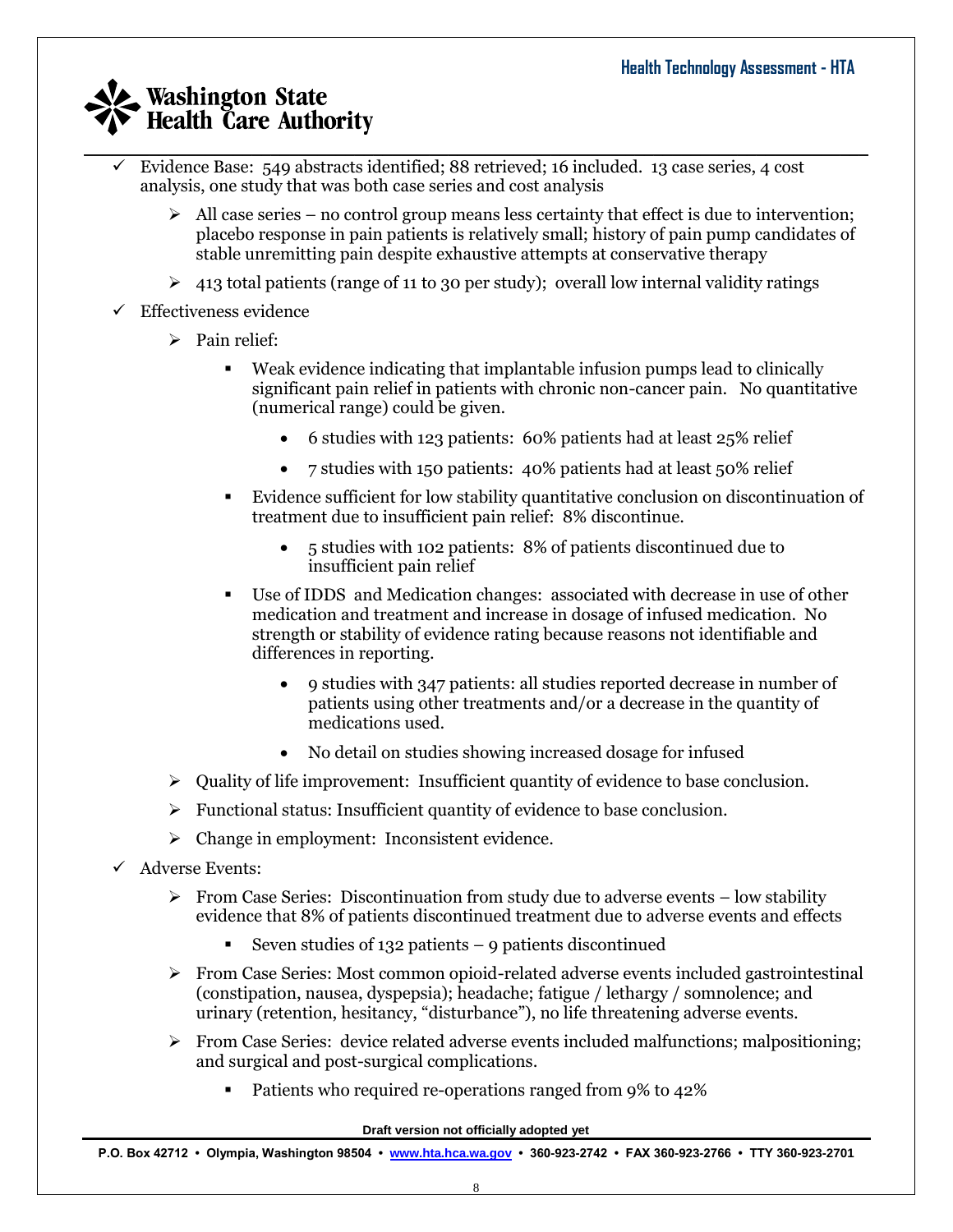- $\mathcal{L}_\mathcal{L} = \mathcal{L}_\mathcal{L} = \mathcal{L}_\mathcal{L} = \mathcal{L}_\mathcal{L} = \mathcal{L}_\mathcal{L} = \mathcal{L}_\mathcal{L} = \mathcal{L}_\mathcal{L} = \mathcal{L}_\mathcal{L} = \mathcal{L}_\mathcal{L} = \mathcal{L}_\mathcal{L} = \mathcal{L}_\mathcal{L} = \mathcal{L}_\mathcal{L} = \mathcal{L}_\mathcal{L} = \mathcal{L}_\mathcal{L} = \mathcal{L}_\mathcal{L} = \mathcal{L}_\mathcal{L} = \mathcal{L}_\mathcal{L}$ ■ 3 studies reported 7 deaths
	- $\triangleright$  FDA Manufacturer and User Facility Device Experience (MAUDE) Database has limitations related to voluntary reporting (severity, duration, total number of pumps for denominator and rate information, ability to attribute definitively to pump)
		- Unfiltered search of implantable pump code: 9,082 reports.
			- 343 deaths, 3,817 serious injuries, 2,692 malfunctions, 2,174 other
		- ECRI Filtered search  $975$  reports. 53 deaths; Serious infections 128; Serious inflammatory masses – 83; serious respiratory difficulty 8; serious paralysis – 20 device related reoperation  $-405$ ; removal  $-211$ ; device related no requiring revision – 86; operator error – 35
	- $\triangleright$  Other Data: Early mortality report of 9 patient deaths between 12/2005 and 3/2006; endocrine effects (decreased libido, hypsgonadism; amenorrhea; impotentence); Granuloma – inflammatory mass estimated prevalence by manufacturer at .49%; catheter connection failure .015 to .22 incidence.
	- $\checkmark$  Special Populations: Due to an absence of evidence, no conclusions can be drawn.
	- $\checkmark$  Costs: Complex array of costs which include: screening; initial purchase; pump implantation; medication refills; consultations; complications; adjunctive medications; pump replacement or removal.
		- $\geq 4$  cost analysis reviewed inconclusive evidence mixed results and all had limitations
		- $\geq$  deLissovoy(1997) 5 year cost model: non-pump cost of \$83,000; and pump costs ranged from a best case of \$53,000, average of \$83,000, and worst case of \$125,000.
		- $\triangleright$  Kumar (2000) Canadian empirical studies of costs of 67 patients. Five year pump costs \$44,000; five year non-pump cost \$56,000
		- $\triangleright$  Reden and Anders (2006) insurance claims data from 1,647 patients. Hypothetical non-pump costs. Non-pump total 30 year costs: 2.0 Million; Pump total 30 year cost method 1: 2.18 million or Method 2: 1.54 million

# **Agenda Item: HTCC Implantable Infusion Pump Discussion**

Brian Budenholzer, Committee Chair, led a discussion of the evidence related to the safety, efficacy, and cost effectiveness of Implantable Infusion Pumps beginning with identification of key factors and health outcomes, and then a discussion of what evidence existed on those factors.

### **Key Factors and Health Outcomes Considered**

**Efficacy**: The committee identified multiple key health outcomes that were important for consideration in their overall decision on whether the technology was effective. Summary of committee consideration, discussion, comments

 Pain control - a primary studied outcome, important benefit to patient, substantial evidence that there is a pain control benefit for some patients, though evidence is weak due to low quality, patient population has few choices; pain is a subjective sensation so difficult to measure reliably, challenged assumption of little placebo affect in pain relief, unclear usefulness of VAS tool to measure pain where other tools may be more reliable and accurate, 143 patients in small case

**Draft version not officially adopted yet**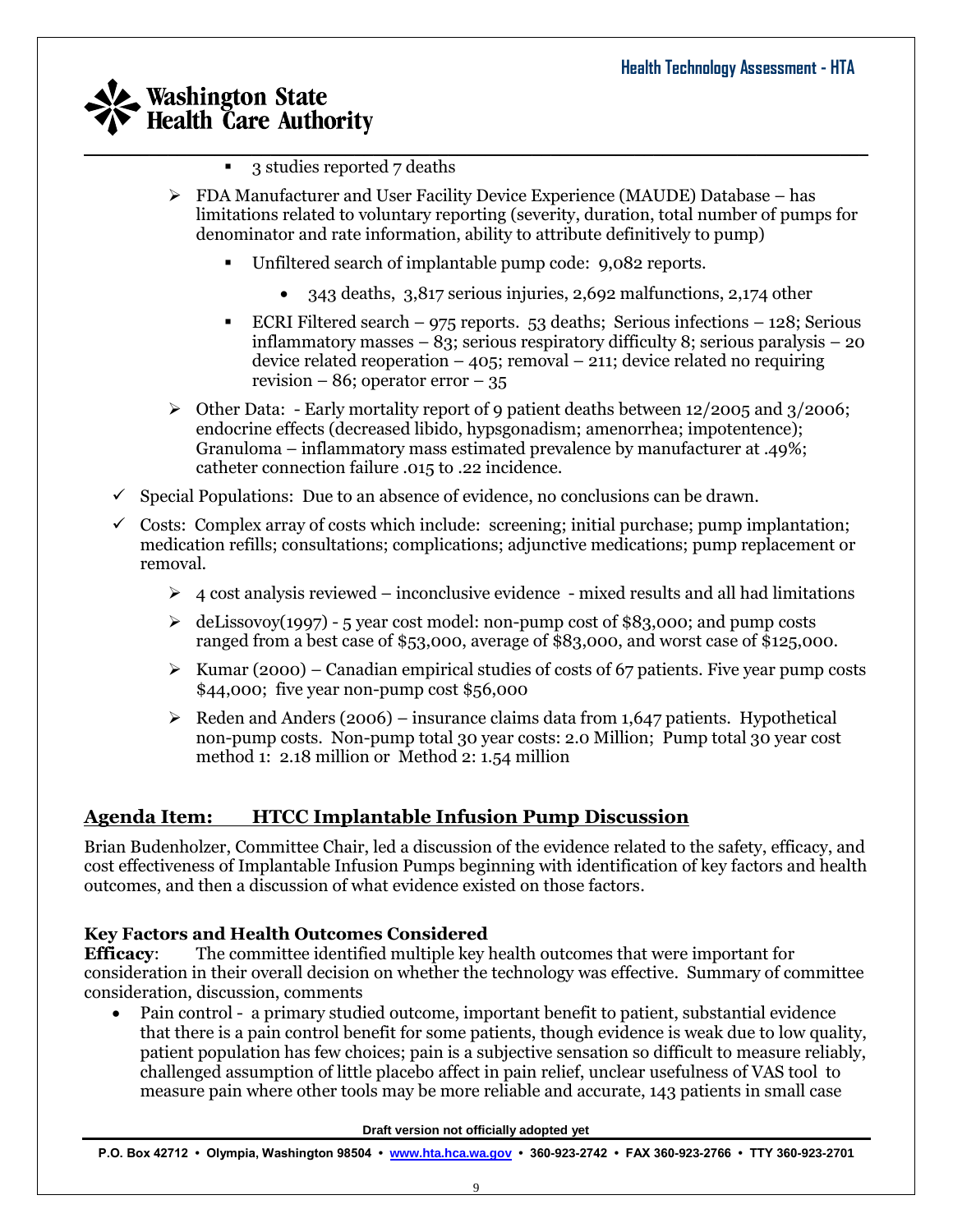series is a small evidence base, information doesn't identify how to select patients, benefits are spotty where some patients get stellar results and others get none, benefit durability.

- Functional Status an important outcome to the committee, but only one study reported information and study low quality
- Employment Status information from four case series low quality and results; local L&I data no patient returned to work.
- Quality of life while important outcome, studies did not report or very little data available
- Operator Use discussion centered on several items related to the difference between the device itself and its "in practice" use. Primarily, discussion focused on who selects patients and performs the intervention, and whether restrictions, specialized training or other requirements were involved. Manufacturer does provide training; most are performed in hospital or facility and they have accreditation standards; only a small number of experienced practitioners used on L&I's patients, and the 3 removals were a patient and provider joint decision. Best available information from case series – presume highly trained and highly selected patients still had 8% removal; 8% discontinuation; and 9% to 42% reoperation rate. Ultimately committee did not use as key factor.
- Dosage / addiction issues issues related to dose escalation of injected medication; adjuvant therapy; reduction of other pain medicine and treatments; patients receiving oral medication have addiction and overdose risks. Ultimately committee did not use as key factor

**Safety**: The committee discussed multiple outcomes related to safety, but ultimately addressed safety as a whole, rather than by individual outcomes.

- A primary theme discussed is that the data on safety indicates that there are definite risks on safety, though unclear how often events occur, so can't be sure that this is a safe procedure
- Agencies identified a 1 per 1000 death rate from a Medtronic document, but not validated
- 9 deaths in 2006 was concerning whether operator error or device, the coverage is for both
- Case series represents somewhat of a best case scenario and adverse events reported included 8% discontinuation due to adverse events; 8% discontinuation due to no pain relief; 9 to 42% reoperation rate.
- Unclear whether discontinuation should be treated as an adverse or safety event, if not working, it is appropriate and positively viewed that it is removed (efficacy issue).
- Safety data represents a substantial risk to patients and procedure is performed where there is a serious, though not life threatening underlying condition
- No data presented on whether there are differences with other pump implantation uses (e.g. cancer)
- Maude Data voluntarily reported since 1996 –total number of adverse events was over 9000 and ECRI filtered to about 900 based on their desire not to include other pump usage like insulin; categories of adverse events (deaths, serious injuries, malfunctions, other) not broken out
- Medical treatment has risks as well personal experience with patients is addiction to drugs, overdose, depression common in these and so inconclusive about whether this infusion intervention will have more safety issue

**Cost**: The committee discussed cost and cost-effectiveness as a whole. This topic generated the least discussion because of the primary safety and effectiveness issues.

 General comments that costs appeared to be about equivalent or inconclusive cost-effectiveness (premature) because effectiveness not yet established

**Draft version not officially adopted yet**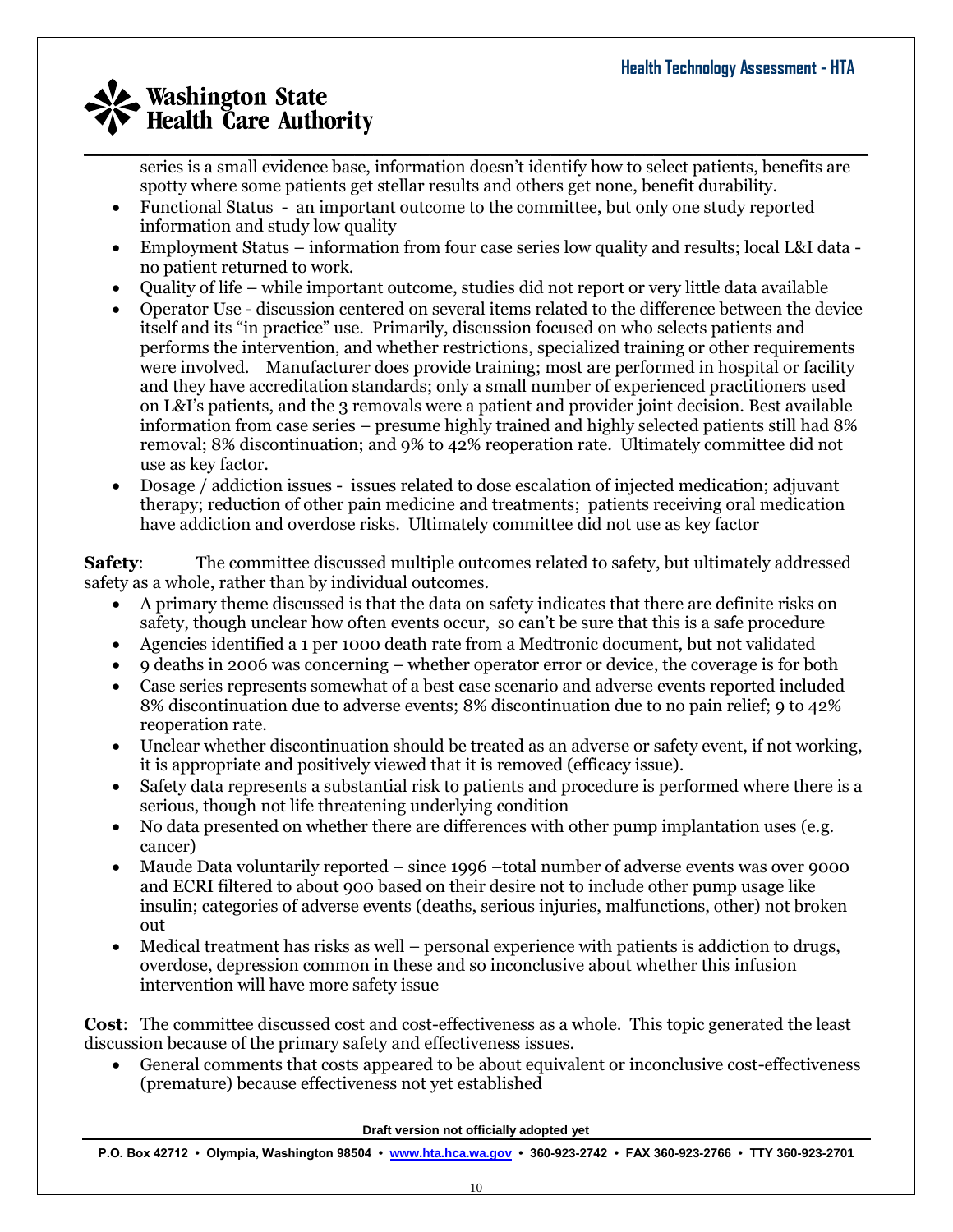- There are a number of costs related to the pump including: screening; initial purchase; pump implantation; medication refills; consultations; complications; adjunctive medications; pump replacement or removal.
- 4 cost analysis were included and rated as inconclusive. Committee discussed briefly deLissovoy (1997) a five year cost model that showed: non-pump cost of \$83,000; and pump costs ranging from a best case of \$53,000, average of \$83,000, and worst case of \$125,000. For the Reden and Anders analysis, questions were raised about the appropriateness of the cost basis used for non-pump costs – (\$4k/month) may not be representative.

### **Medicare Decision and Expert guidelines**

Committee reviewed and discussed the Medicare coverage decision and expert guidelines as identified and reported in the technology assessment report. Medicare has a National Coverage Decision that covers IDDS with conditions; one guideline suggests evidence is strong for short term pain relief and moderate for long term pain relief; a second guideline indicates IDDS did not meet criteria to recommend treatment; a third notes that morphine pumps have not been shown to be clinically superior.

# **Additional Item: HTCC Executive Session**

Chair, Dr. Brian Budenholzer, after advice from the Assistant Attorney General called a break in the public meeting portion and requested the committee members remain present for an executive session. The Assistant Attorney General; all present committee members; the HTA Director and the HCA Assistant Administrator participated in an executive session for the Assistant Attorney General to advice on the statute and regulations governing committee decisions and the potential for litigation.

At the appointed time, the executive session was closed. The Chair called for a short break and then resumed the public meeting.

# **Agenda Item: HTCC Implantable Infusion Pump Vote**

The clinical committee utilized their decision tool to first gauge committee judgment on the status of the evidence in the three primary areas of safety, efficacy, and cost.

Implantable Infusion Pump Evidence Votes:

| Is there sufficient evidence under some or all situations that the technology is: |  |
|-----------------------------------------------------------------------------------|--|
|-----------------------------------------------------------------------------------|--|

|                       | <b>Inconclusive</b><br>(no) | <b>Equivalent</b><br>(yes) | Less<br>(yes) | <b>More</b><br>(yes) |
|-----------------------|-----------------------------|----------------------------|---------------|----------------------|
| <b>Effective</b>      | o                           |                            |               |                      |
| <b>Safe</b>           |                             |                            | Ĵ             |                      |
| <b>Cost-effective</b> |                             |                            |               |                      |

**Committee Discussion related to ad hoc group**. Committee discussed whether an ad hoc group was needed to provide more information to the committee:

**Draft version not officially adopted yet**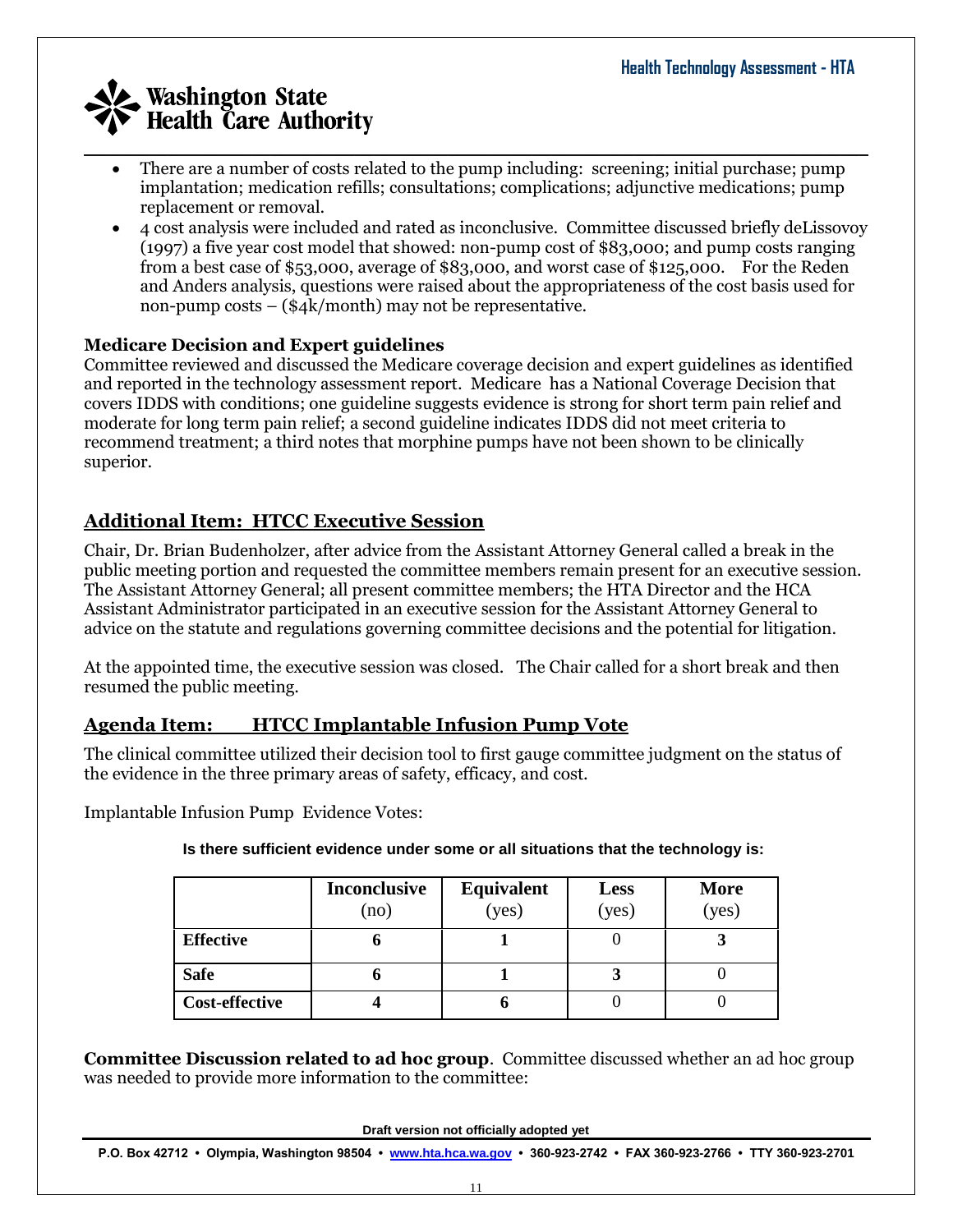- Review of literature is well done; information is present to make decision; there is nothing out there that would likely change view
- Ad hoc committee would provide more opinion, but committee has good idea of what information is available and what the evidence is
- We have all the information before us, we just need to make a decision

## **HTCC Implantable Infusion Pump Coverage Decision**

The HTCC reviewed and considered a comprehensive 2008 HTA Evidence Report on IDDS for chronic, non cancer pain that identified 549 potential articles and included and analyzed the relevant and highest quality studies: 13 case series, 4 cost analysis, and 1 combined case series and cost analysis. The committee also reviewed information provided by the Administrator, state agencies, and public members; and heard comments from the evidence reviewer, HTA program, agency medical director, a device manufacturer panel, and several public members.

Committee members focused on the question about whether this device, which presents a different (and maybe better) way of administering drugs, but is an invasive way of treating a non-life threatening condition that often involves multiple invasive procedures. There was a focus on an overall or net health benefit question weighing generally agreed weak evidence of pain improvement versus the lack of evidence on other key health outcomes, and the data showing significant safety events. Representative summary comments included:

- Substantial amount of evidence on pain control, though weak, available to guide committee; patient population do not have a lot of options but it would not too hard to design a trial that would give us better than weak evidence;
- appears that there is a modest pain benefit from procedure
- Safety data represents a substantial risk to patients and procedure is performed where there is not a life threatening underlying condition
- Concerned about safety evidence raised unanswered questions that were not present previously; weak evidence of efficacy of patient pain relief in a proportion of patients
- Possible benefit but should be tightly controlled to best identify those who could benefit
- Quality of evidence is not robust, but there is a lot. Case series issues: eight of sixteen studies funded by industry, and even with that, evidence is not overwhelming that is extremely effective and there are safety concerns raised by what is a best case scenario, combined with safety issues raised by local data
- Risk is greater than benefit
- Evidence doesn't tell how to select patients, benefits are spotty where some patients get stellar results and others get none
- Medical treatment has risks as well personal experience with these patients is addiction to drugs, overdose, depression common in these and so inconclusive about whether this intervention will have more safety issue
- Pain is a subjective sensation and sole focus of looking at pain relief, there is some evidence that it is useful; issue remains about global pain control
- Have most up to date evidence that exists, and safety data,
- All evidence equals methodologically flawed case series which is not sufficient to base decisions about care on and that do not have - there isn't trial data necessary to be confident
- Data on safety indicates that there are definite risks on safety, though unclear how often risks occur so can't be sure that this is a safe procedure
- Cost effectiveness not a large factor appears to be fairly equal

#### **Draft version not officially adopted yet**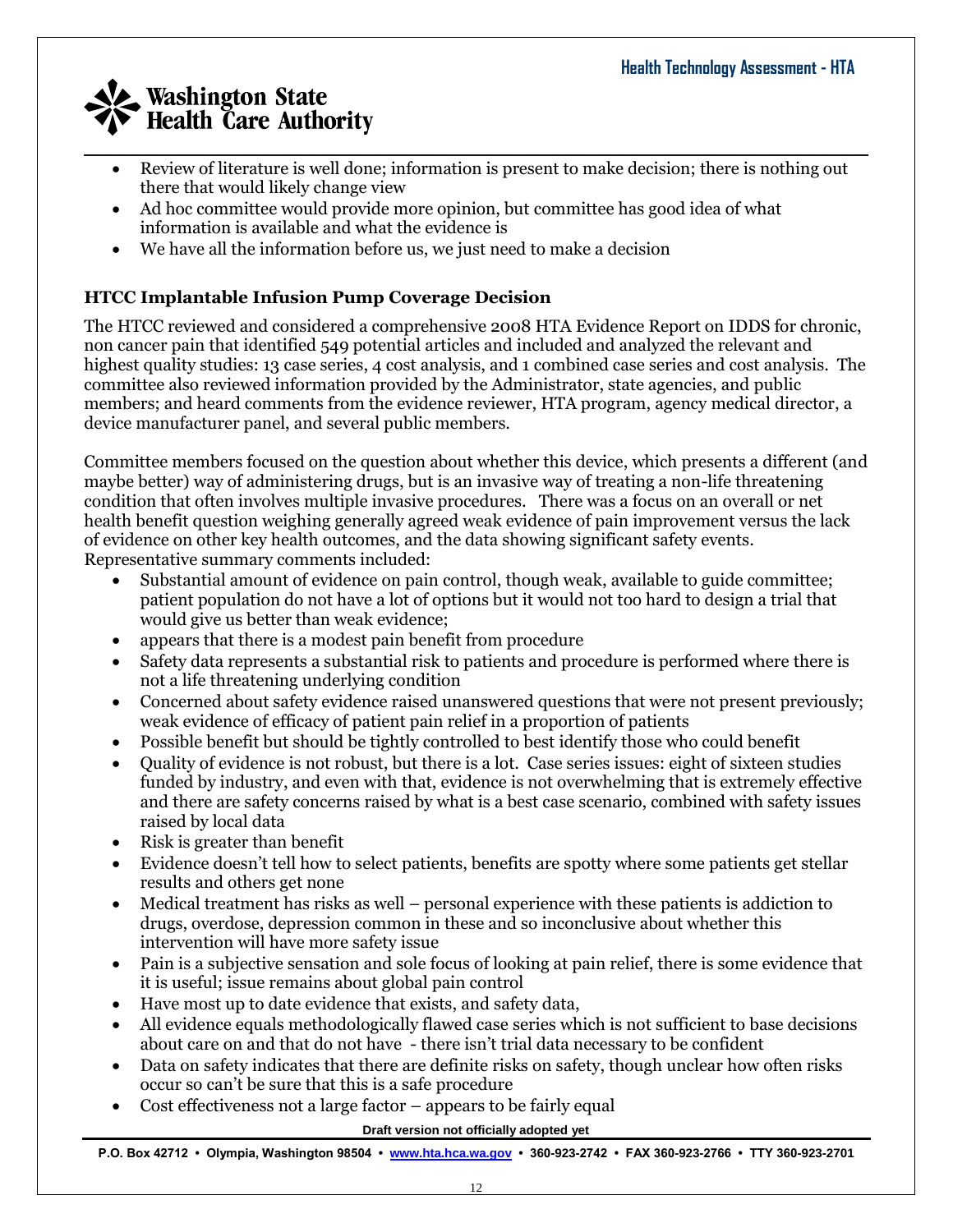- Evidence is based on small case series of only a 143 patients related to pain relief, and is a small number; case series can be hypothesis raising; general rule that case series tends to overstate benefit and understate risks;
- Question about whether the device is a great device, but not used well (could be operator error); moved by patients that commented that had good results and mindful of patients no longer with us that couldn't make comments
- Need better information this is a different way of administering drugs case series may demonstrate that this may be a better way to administer drugs, but data does not show that

Based on the evidence provided and the information and comments presented, the committee moved to a vote on coverage.

| <b>HTCC COMMITTEE COVERAGE DETERMINATION</b>                                                                              |   |  |  |  |  |  |  |
|---------------------------------------------------------------------------------------------------------------------------|---|--|--|--|--|--|--|
| <b>Covered</b><br><b>Under Certain</b><br><b>Not</b><br><b>Covered</b><br>Unconditionally<br><b>Conditions</b><br>covered |   |  |  |  |  |  |  |
| <b>Implantable Infusion Pump</b>                                                                                          | 8 |  |  |  |  |  |  |

### **Committee Discussion related to Expert Treatment Guidelines and Medicare Decision**

Decision is consistent with two of three expert guidelines, and not consistent with Medicare's decision to cover conditionally.

- Medicare coverage decision was in 1994, no overwhelming efficacy evidence developed since then, and the Maude (safety) data was not available at all
- Approach of clinical decision making has changed substantially since 1994 and 2004 with focus need for strong clinical evidence is a new approach that these decisions did not account for
- Majority of the committee did not feel that evidence presented shows that the technology is equivalent or more effective
- Majority of committee did not feel evidence presented show the technology is safer;
- Majority of committee did not feel evidence presented showed that the technology is costeffective
- Committee decision is based on all evidence, including the vendor, public, agency medical directors and report while it is unclear what information Medicare decision relied on.
- $\triangleright$  Outcome: The committee chair directed HTA staff to prepare a Findings and Decision document on Implantable Infusion Pumps reflective of the majority vote for final approval at the next pubic meeting.

# **Agenda Item: Knee Arthroscopy Topic Review**

Dr. Dave Flum, HTA Clinical Consultant, introduced the Knee Arthroscopy topic overview.

## **Knee Arthroscopy**

**Draft version not officially adopted yet**  $\checkmark$  Osteoarthritis (OA) is a non-inflammatory degenerative joint disease that is often characterized by pain and swelling that frequently requires medical and / or surgical intervention. Knee Osteoarthritis causes thinning and softening of the cartilage in the knee that absorbs shock and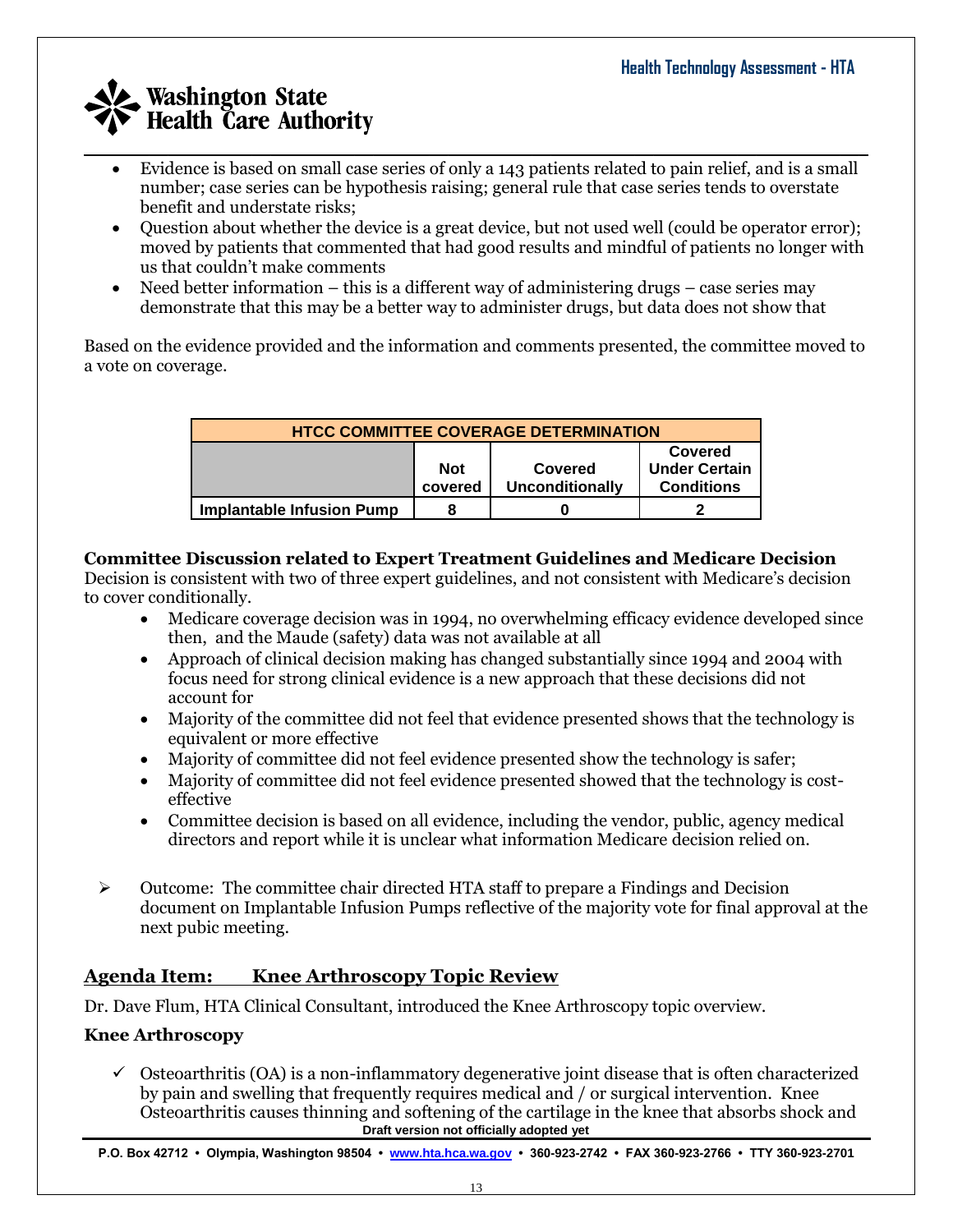allows joint surfaces to glide over one another. Osteoarthritis affects more than 20 million people and is the most common joint disease in the United States. Medical treatment goal for Osteoarthritis is not curative; it is designed to alleviate symptoms, primarily pain and swelling.

- $\checkmark$  Lavage and debridement are arthroscopic surgical procedures intended to repair or restore cartilage in the knee.
	- o Lavage aspirates intra-articular fluid and washes out the joint
	- o Debridement involves removal of cartilage or meniscal fragments by variable methods including cartilage abrasion, excision of osteophytes and synovectomy.
	- o Procedures often are performed together and intended as an attempt to delay total knee replacement.
- $\checkmark$  Benefits are thought to include the reduction of pain in patients with osteoarthritis. Although the harms are thought to be minimal, important clinical questions about the effectiveness of knee arthroscopy for osteoarthritis are present and nationally there is wide variation in its use for this and other conditions.
- $\checkmark$  National Medicare Coverage: The clinical effectiveness of arthroscopic lavage and arthroscopic debridement for the severe osteoarthritic knee has not been verified by scientifically controlled studies (2004). Following are not covered:
	- o Arthroscopic lavage used alone for the osteoarthritic knee;
	- $\circ$  Arthroscopic debridement for osteoarthritic patients presenting with knee pain only; or,
	- $\circ$  Arthroscopic debridement and lavage with our without debridement for patients presenting with severe osteoarthritis.
- $\checkmark$  Specialty Organization Guidelines: Osteoarthritis Research Society International OARSI (2008). "*the roles of joint lavage and arthroscopic debridement in knee OA are controversial. Although some studies demonstrated short term symptom relief, others suggest that improvement in symptoms could be attributable to a placebo affect*."
- $\checkmark$  Safety concerns: Complications appear to be relatively low and non-fatal.
	- o Compared with non-invasive medical management, surgical risks, infection, damage or injury based on improper portal placement; and
	- Failed surgery results into additional surgeries (occur more frequently).
- $\checkmark$  Effectiveness concerns: This is the primary issue of concern whether the surgery (lavage or debridement) is effective at improving function or relieving pain.
	- o Randomized trial showed no benefit for Osteoarthritis; yet, may be under reported due to coding issues;
	- o Overall procedure utilization continues to rise and not accompanied by prior radiological findings of damage (e.g., Meniscus repair).
- $\checkmark$  Cost concerns: Knee Arthroscopy is in the top ten procedures, by cost, that are paid for by the Washington State agencies. For the Department of Social and Health Sciences, orthopedic surgeries are number four and include knee arthroscopy.
	- o Surgical alternative are more expensive than medical management.

**Draft version not officially adopted yet**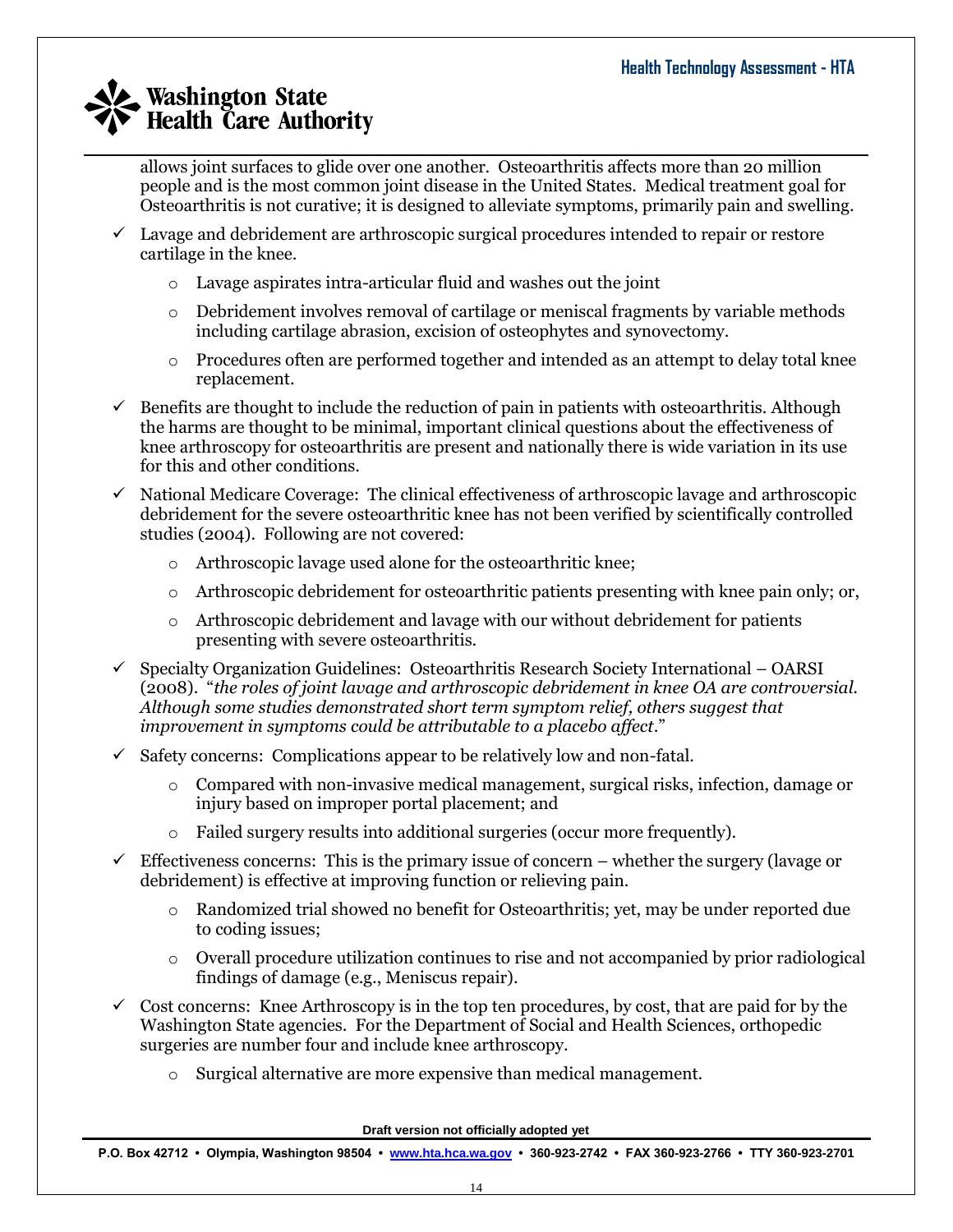### **Agenda Item: Knee Arthroscopy Agency Data**

Dr. Nancy Fisher, HCA Medical Director, presented to the committee the agency utilization and outcomes for Knee Arthroscopy.

- $\checkmark$  Coverage Policy: All Washington agencies cover knee arthroscopy for all diagnosis.
- $\checkmark$  Evidence Review Scope: The agencies are requesting a review for knee arthroscopy for the patients with osteoarthritis only.

 $\mathcal{L}_\mathcal{L} = \mathcal{L}_\mathcal{L} = \mathcal{L}_\mathcal{L} = \mathcal{L}_\mathcal{L} = \mathcal{L}_\mathcal{L} = \mathcal{L}_\mathcal{L} = \mathcal{L}_\mathcal{L} = \mathcal{L}_\mathcal{L} = \mathcal{L}_\mathcal{L} = \mathcal{L}_\mathcal{L} = \mathcal{L}_\mathcal{L} = \mathcal{L}_\mathcal{L} = \mathcal{L}_\mathcal{L} = \mathcal{L}_\mathcal{L} = \mathcal{L}_\mathcal{L} = \mathcal{L}_\mathcal{L} = \mathcal{L}_\mathcal{L}$ 

- $\checkmark$  Participating Washington State agencies population for which diagnosis and management for knee related osteoarthritis is 18,305 clients / beneficiaries.
- $\checkmark$  Washington Agencies Population and OA Claims (SFY 2006):

| <b>Population</b> | <b>Patients with OA Claims</b> |
|-------------------|--------------------------------|
| 173,000           | 8,245                          |
| 150,000           | 212                            |
| 450,000           | 11,337                         |
| 773,000 *         | 19,794                         |
|                   |                                |

\* Population figures fluctuate and agency direct purchasing totals are at least this level.

- $\checkmark$  Coverage Alternatives (coverage varies by agency) includes:
	- o Medications (Acetaminophen, NSAID, etc)
	- o Rehabilitation
		- Physical Therapy
		- Psychological
		- **Exercise & education**
		- **Interdisciplinary Rehabilitation**
	- o Alternative and complimentary medicine (massage, accumpuncture)
	- o Surgical: Total knee replacement
- $\checkmark$  Agency Utilization for Osteoarthritis Services:

| <b>Agency</b> | <b>SFY 2005</b> |              |                 | <b>SFY 2006</b> |
|---------------|-----------------|--------------|-----------------|-----------------|
|               | <b>Patients</b> | Cost         | <b>Patients</b> | <b>Cost</b>     |
| <b>HCA</b>    | 6,637           | \$3,198,413  | 7,421           | \$3,766,993     |
| L&I           | 102             | \$343,389    | 87              | \$300,989       |
| <b>DSHS</b>   | 10,258          | \$2,461,920  | 10,797          | \$2,591,280     |
| Pharmacy      |                 | \$18,201,852 |                 | \$19,139,000    |
| (L&I/HCA)     |                 |              |                 |                 |
| <b>Totals</b> | 16,997          | \$24,205,574 | 18,305          | \$25,798,262    |

 $\checkmark$  Knee Arthroscopy for Osteoarthritis of the Knee:

| Year                   | Procedure   | <b>Diagnosis</b> | <b>Members</b> | Paid         |
|------------------------|-------------|------------------|----------------|--------------|
| 2005                   | Lavage      | All              | 251            | \$406,445    |
| 2005                   | Debridement | All              | 4,159          | \$12,030,744 |
| 2005 Arthroscopy Total |             |                  | 4,410          | \$12,437,189 |
| 2006                   | Lavage      |                  | 252            | \$446,440    |
| 2006                   | Debridement | All              | 4,472          | \$13,727,466 |

**Draft version not officially adopted yet**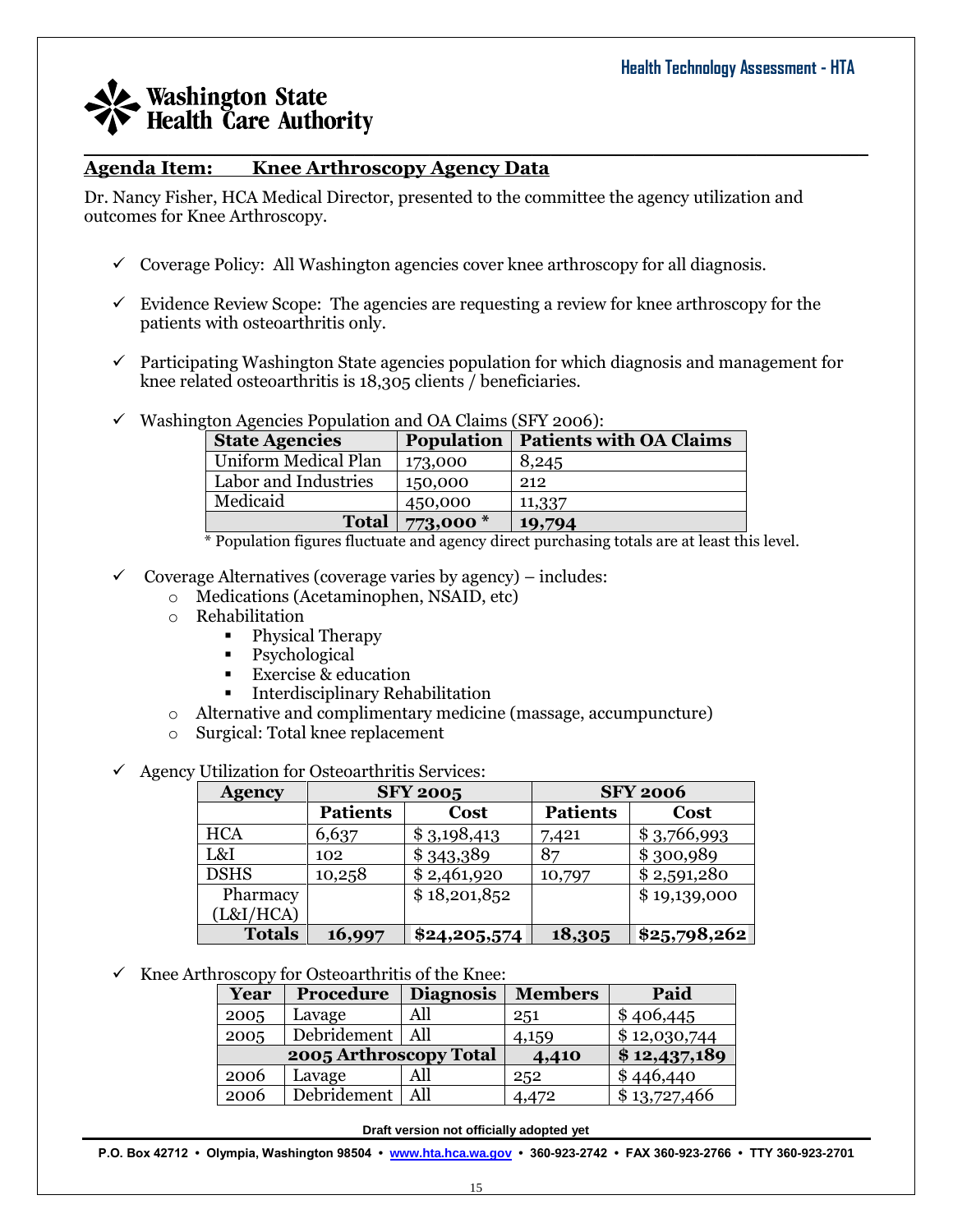**2006 Arthroscopy Total 4,724 \$ 14,173,906**

- $\checkmark$  State Agencies Summary View is consistent with systematic reviews, which indicate:
	- $\triangleright$  No evidence of benefit for treatment of Osteoarthritis;
	- $\triangleright$  Insufficient evidence to address significant issues:
		- Important and more objectively measured health outcomes; Additive treatment; Long term ramifications
	- $\triangleright$  Significant cost impact due to high utilization
		- Agencies can reduce utilization in sub-populations where evidence demonstrates no efficacy; Other utilization more targeted to population that will benefit
	- $\triangleright$  Patient selection doesn't currently require radiographic evidence to establish medical necessity.

## **Agenda Item: Technology Assessment Presentation**

Dr. Dave Flum, HTA Clinical Consultant, presented for Oregon Health & Science University (OHSU) and the Delfini Group due to their absence a summary of the technology assessment report.

- $\checkmark$  Osteoarthritis is a common condition affecting approximately 27 million people. Osteoarthritis is commonly diagnosed in combination of symptoms, physical findings and radiographic findings.
- $\checkmark$  Medical management includes drug therapy, physical therapy or occupational therapy, heat and cold application, surgical intervention, and weight loss.
- $\checkmark$  Lavage and debridement are arthroscopic surgical procedures:
	- $\triangleright$  Lavage aspirates intra-articular fluid and washes out the joint;
	- $\triangleright$  Debridement involves removal of cartilage or meniscal fragments; may variably include cartilage abrasion, excision of osteophytes and synovectomy.
- $\checkmark$  Systematic Review Scope: 2007 AHRQ published systematic review of several treatments for Osteoarthritis of the knee, including Knee Arthroscopy.
	- $\triangleright$  Key Questions for patients with osteoarthritis:
		- What is the evidence that arthroscopic lavage reduces pain and improves function?
		- What is the evidence that arthroscopic debridement reduces pain and improves pain and improves function?
		- What is the evidence that either debridement or lavage reduces pain and improves function for any sub-population of patients with Osteoarthritis?
		- What is the evidence regarding adverse events from arthroscopic debridement and lavage?
	- > HTA Program Key Question:

**Draft version not officially adopted yet**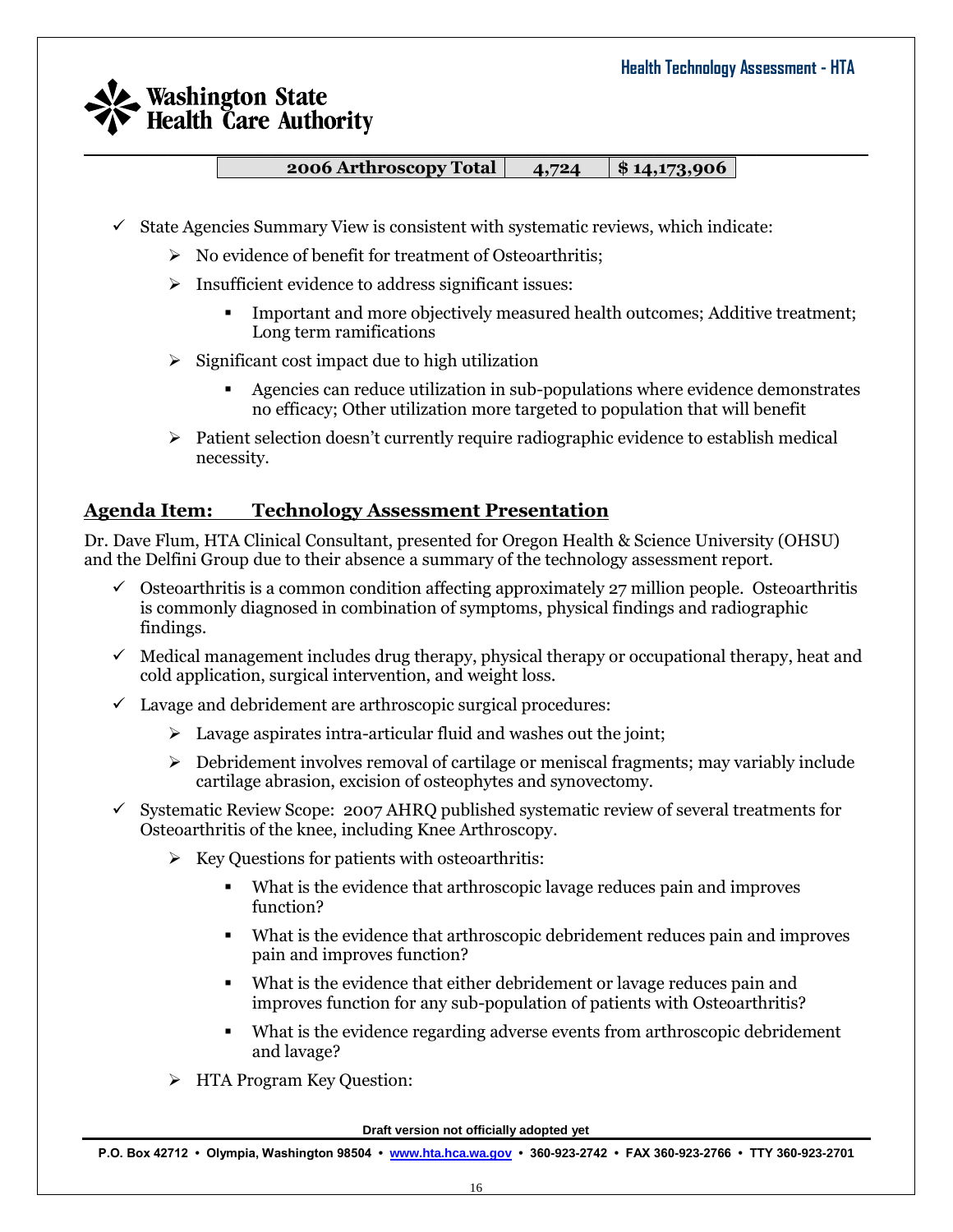- $\mathcal{L}_\mathcal{L} = \mathcal{L}_\mathcal{L} = \mathcal{L}_\mathcal{L} = \mathcal{L}_\mathcal{L} = \mathcal{L}_\mathcal{L} = \mathcal{L}_\mathcal{L} = \mathcal{L}_\mathcal{L} = \mathcal{L}_\mathcal{L} = \mathcal{L}_\mathcal{L} = \mathcal{L}_\mathcal{L} = \mathcal{L}_\mathcal{L} = \mathcal{L}_\mathcal{L} = \mathcal{L}_\mathcal{L} = \mathcal{L}_\mathcal{L} = \mathcal{L}_\mathcal{L} = \mathcal{L}_\mathcal{L} = \mathcal{L}_\mathcal{L}$  What is the evidence regarding cost or cost-effectiveness of arthroscopic lavage or debridement?
	- Search Approach: Critical Appraisal of the systematic review published by AHRQ conducted by Blue Cross and Blue Shield Technology Evaluation Center (Samson, 2007).
		- $\triangleright$  Update: Literature search for additional systematic reviews and trials on safety and efficacy of arthroscopic debridement and lavage for knee osteoarthritis published after search date. Literature search for cost effectiveness analysis and review and summary of cost policies and treatment guidelines.
		- $\triangleright$  Search Results:
			- Efficacy: 31 articles retrieved for potential inclusion
			- Safety: 9 articles retrieved for potential inclusion
			- Cost analysis: 0 articles
		- Evidence Base included for Critical Appraisal:
			- AHRQ Publication (Samson 2007)
			- Cochrane Review (Laupattarakasem 2008)
			- Osteoarthritis Research Society International Recommendations (Zhang 2008)
	- $\checkmark$  Efficacy: AHRQ Publication Findings OHSU agrees with the authors of the AHRQ publication's efficacy conclusions that the evidence is insufficient to conclude that arthroscopy and lavage or debridement for treatment of osteoarthritis of the knee results in pain reduction or improved function for patients. This includes any subgroups of patients.
		- *Review and Update Findings:* Neither arthroscopic lavage nor debridement have been found to be superior to sham arthroscopy in well-designed and conducted randomized controlled trials (RCTs).
		- $\triangleright$  Only one study (Moseley 2002) could be used as the foundation for our efficacy conclusion. The authors of this RCT evaluated the confidence intervals for the Knee-Specific-Pain Score (KSPS) at two years along with other measures of pain and function and determined that they did not include a clinically meaningful difference between either the debridement group and placebo or the lavage group and placebo group.
		- $\triangleright$  This study provides possibly useful evidence that neither arthroscopic lavage nor debridement is more effective than a placebo (sham) procedure for treatment of knee OA.
	- $\checkmark$  Safety: AHRQ Publication Findings -- The AHRQ publication reported extensive safety data from observational studies (see below). As mentioned in the AHRQ publication, confidence in the accuracy of adverse events data is extremely low when it is derived from observational studies. Observational data; however, provide useful indicators that should raise end users' awareness about safety concerns
		- *Review and Update Findings:* OHSU found only Grade U study (uncertain efficacy and usefulness) information on adverse effects from RCTs evaluating arthroscopy with lavage and debridement for knee OA primarily because the trials focused on efficacy and did not formally measure safety events. RCT and observational data of uncertain validity and usefulness (Grade U); however, provide some indications about safety that should raise

**Draft version not officially adopted yet**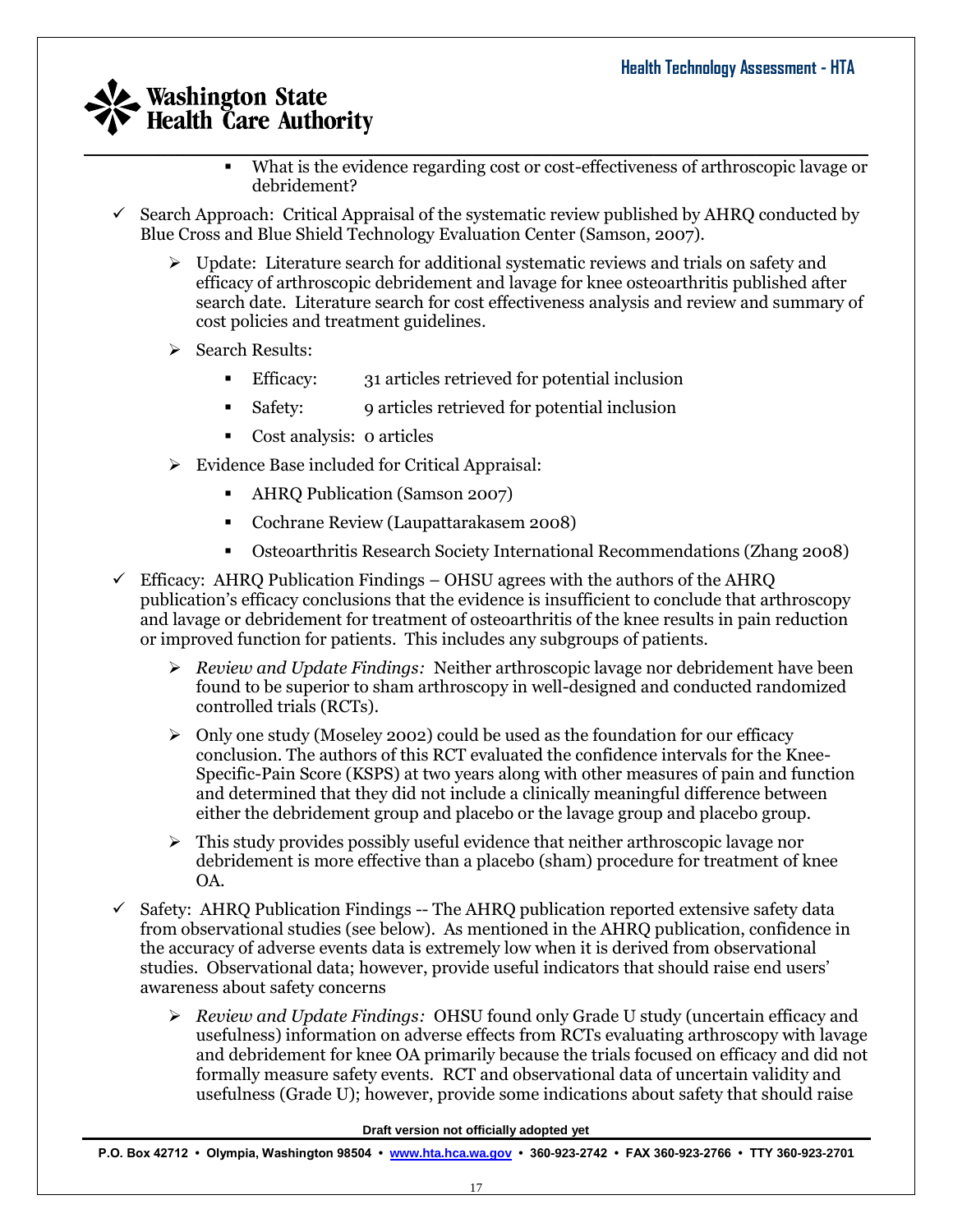end users' awareness about potential harms. (Anesthesia risk information is not included in assessment below).

- $\checkmark$  Cost: AHRO Publication Findings -- The AHRO publication did not address the issue of cost or cost-effectiveness.
	- *Review and Update Findings:* OHSU found only Grade U study (uncertain efficacy and usefulness) information on cost and cost-effectiveness. As noted below, this is likely because effectiveness has not yet been demonstrated.
	- $\triangleright$  No useful economic modeling information was found in our MEDLINE searches.
	- $\triangleright$  An economic model was provided by The Medical Advisory Secretariat Ministry of Health and Long-Term Care, Toronto. The authors were unable to conduct a full economic analysis because effectiveness was not demonstrated in the literature. They state that based on the Moseley (2002) trial, cost effectiveness is likely to be unfavorable. However, they provide an outline of considerations (e.g., hospital costs, non-hospital costs, discounting, etc.) that may be useful in creating an economic model to inform cost estimates.
- $\checkmark$  Patient Implications: When substantial benefits for patients have not been demonstrated through valid RCTs, it is imperative for patients and others to be appropriately informed of the uncertainty, potential harmful effects of an intervention along with the concomitant interventions that accompany it.
	- $\triangleright$  There is one case series, included in the AHRQ publication which reported 90% patient satisfaction with symptom and function with a mean follow-up of approximately 4 years.
	- $\triangleright$  OHSU found three case series reporting satisfaction. Overall, 63.2% (129 knees) were better, 21.1% (43 knees) were unchanged, and 15.7% (32 knees) were worse after surgery.
- $\checkmark$  Systematic Review Conclusions: OHSU concurred with the implications stated in the AHRO publication (Samson 2007) and the Cochrane review (Ramos 2007), namely that further high quality research is urgently needed in specific population groups. In addition, we would like to emphasize the following points:
	- $\triangleright$  To demonstrate that an intervention is likely to improve patients' health or quality of life requires valid evidence that meaningful patient benefits outweigh harms.
	- $\triangleright$  Low quality evidence or clinical experience is insufficient for demonstrating improved patient outcomes and may result in significant harms and costs.
	- $\triangleright$  There is an urgent need for additional double-blind RCTs of arthroscopic lavage and debridement in various patient groups with OA of the knee.

## **Agenda Item: Public Comments**

 $\checkmark$  No public testimony for Knee Arthroscopy.

## **Agenda Item: HTCC Knee Arthroscopy Discussion and Vote**

Brian Budenholzer, Committee Chair, led a discussion of the evidence related to the safety, efficacy, and cost effectiveness of Knee Arthroscopy.

#### **Knee Arthroscopy:**

**Draft version not officially adopted yet**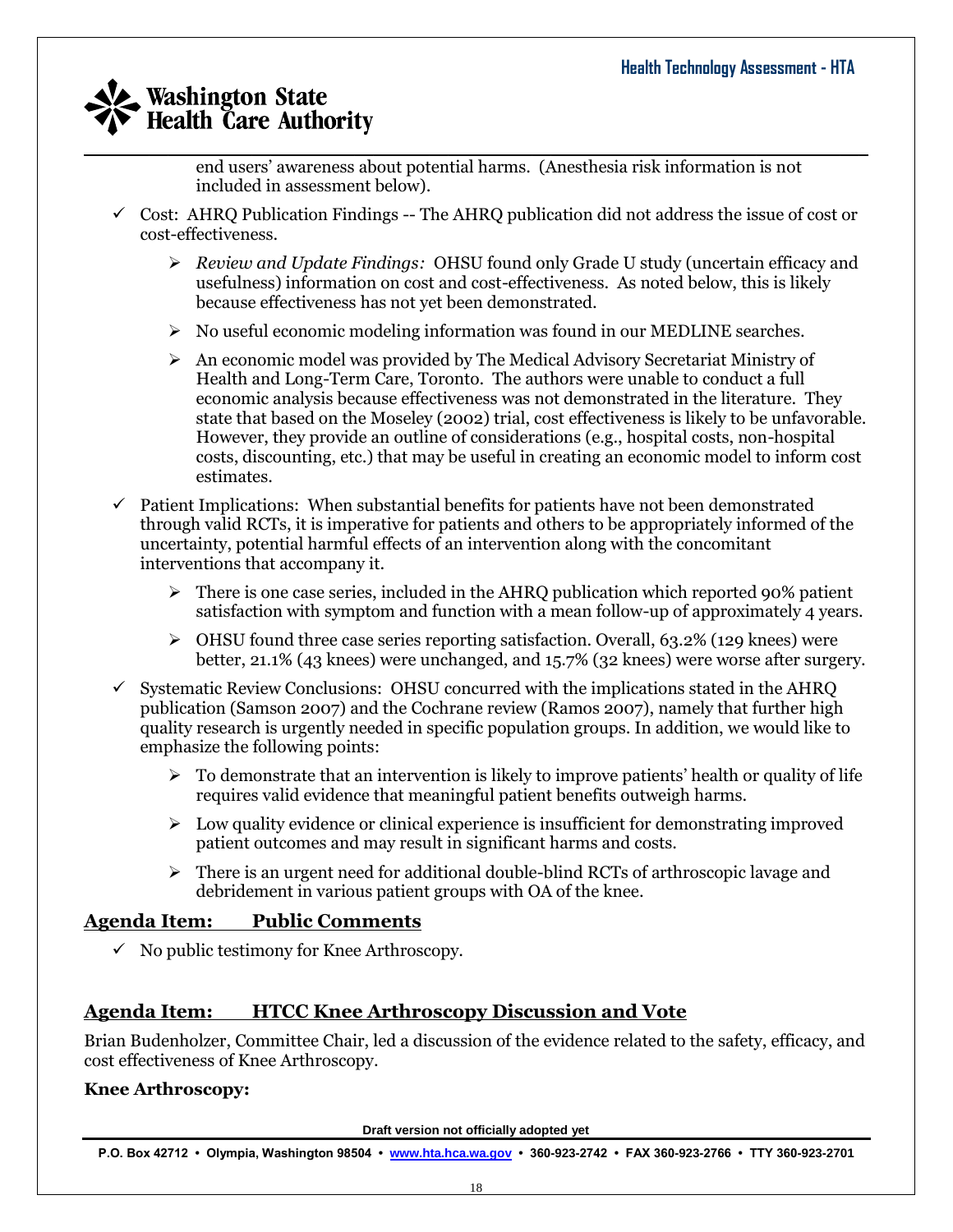**Effectiveness:** Effectiveness was a key area of discussion for committee members. Factors that were important in the discussion included: does knee arthroscopy relieve pain and improve function for patients with osteoarthritis of the knee. The central study, a single placebo-controlled randomized clinical trial (RCT) was focused on:

 $\mathcal{L}_\mathcal{L} = \mathcal{L}_\mathcal{L} = \mathcal{L}_\mathcal{L} = \mathcal{L}_\mathcal{L} = \mathcal{L}_\mathcal{L} = \mathcal{L}_\mathcal{L} = \mathcal{L}_\mathcal{L} = \mathcal{L}_\mathcal{L} = \mathcal{L}_\mathcal{L} = \mathcal{L}_\mathcal{L} = \mathcal{L}_\mathcal{L} = \mathcal{L}_\mathcal{L} = \mathcal{L}_\mathcal{L} = \mathcal{L}_\mathcal{L} = \mathcal{L}_\mathcal{L} = \mathcal{L}_\mathcal{L} = \mathcal{L}_\mathcal{L}$ 

- $\triangleright$  Regarding effectiveness the key trial found no difference between in outcomes of patients treated with knee arthroscopy for osteoarthritis and placebo surgery. All other studies were not RCTs and were missing available were missing key factors such as, but not limited to: there was no outlined distinction between patients with primary or secondary osteoarthritis, the placebo effect was not investigated and no details of patient sampling were included.
- $\triangleright$  Regarding pain reduction no statistically significant difference in knee pain between the placebo group and those who had surgery.
- $\triangleright$  Improved function there was no evidence of improved function.

**Safety:** Key health outcomes important to the safety consideration for knee arthroscopy for osteoarthritis of the knee were discussed. The main safety concerns related to this being a surgical intervention that carries surgical risks, especially where efficacy is not demonstrated. Deep Vein Thrombosis risks were also discussed (.6 to 17%).

**Cost:** Knee arthroscopy for osteoarthritis of the knee is a high volume and high cost intervention and, as such, should be demonstrated to provide an acceptable benefit-risk ratio for patients through welldesigned, conducted and evaluated RCTs. A review of the published literature showed cost studies that were uncertain in efficacy and usefulness. No full economic analysis is available; however, outlined costs for the surgery (e.g., hospital, physician services) may prove helpful in the future to do such an analysis. Committee members found that current evidence indicated that knee arthroscopy was not a cost-effective means of treating osteoarthritis of the knee in light of the lack of literature that it was effective and surgical intervention is costly.

|                       | <b>Inconclusive</b><br>(no) | Equivalent<br>(yes) | <b>Less</b><br>(yes) | <b>More</b><br>(yes) |
|-----------------------|-----------------------------|---------------------|----------------------|----------------------|
| <b>Effective</b>      |                             |                     |                      |                      |
| <b>Safe</b>           |                             |                     | 10                   |                      |
| <b>Cost-effective</b> |                             |                     | 10                   |                      |

Knee Arthroscopy for Osteoarthritis VOTES **Is there sufficient evidence under some or all situations that the technology is:**

### **HTCC Knee Arthroscopy Coverage Decision**

The HTCC reviewed and considered the Knee Arthroscopy for Osteoarthritis of the Knee technology assessment report, information provided by the Administrator, and public and agency comments. A key overall benefit question committee members focused on: is knee arthroscopy (lavage and debridement) for osteoarthritis of the knee an effective measure for patient treatment. Factors considered related to the effectiveness of the surgery for pain treatment and improved function, as well as access to alternatives. Safety issues were related to the surgical intervention which, while less invasive than other surgeries, continues to carry surgical complication risks; and specific to

**Draft version not officially adopted yet**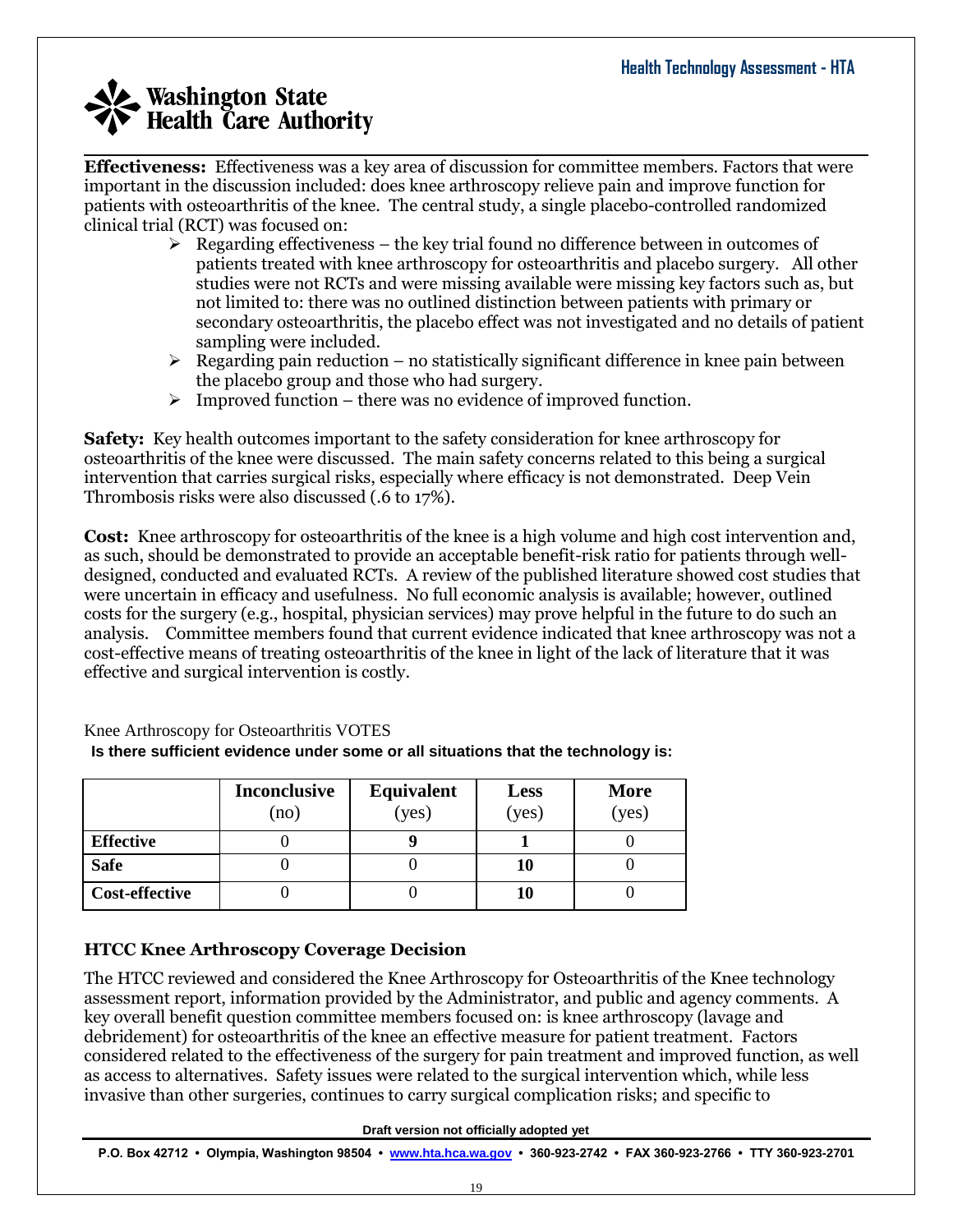arthroscopy, further damage to the joint and deep vein thrombosis. In many technologies reviewed, there has been a lack of evidence due to trial design to indicate whether a treatment may work. In this case a trial was well-designed and provided good evidence directly comparing the surgical treatment to a sham treatment, which resulted in equivalent outcomes and demonstrated no benefit. Information from this randomized controlled trial demonstrated that knee arthroscopy (lavage and debridement) for osteoarthritis of the knee had no more benefit than placebo (the sham surgery) and agencies do provide alternative methods of treatment (e.g., physical and occupational therapy). Further, surgical intervention carries significant risks over medical or less-invasive interventions. No useful economic analyses were found in the literature to help outline cost effectiveness. Based on the evidence presented on safety, efficacy and cost-effectiveness, committee voted as follows:

 $\mathcal{L}_\mathcal{L} = \mathcal{L}_\mathcal{L} = \mathcal{L}_\mathcal{L} = \mathcal{L}_\mathcal{L} = \mathcal{L}_\mathcal{L} = \mathcal{L}_\mathcal{L} = \mathcal{L}_\mathcal{L} = \mathcal{L}_\mathcal{L} = \mathcal{L}_\mathcal{L} = \mathcal{L}_\mathcal{L} = \mathcal{L}_\mathcal{L} = \mathcal{L}_\mathcal{L} = \mathcal{L}_\mathcal{L} = \mathcal{L}_\mathcal{L} = \mathcal{L}_\mathcal{L} = \mathcal{L}_\mathcal{L} = \mathcal{L}_\mathcal{L}$ 

| <b>HTCC COMMITTEE COVERAGE DETERMINATION VOTE</b> |                                                                                                                    |  |  |  |  |  |
|---------------------------------------------------|--------------------------------------------------------------------------------------------------------------------|--|--|--|--|--|
|                                                   | Covered<br><b>Under Certain</b><br><b>Not</b><br>Covered<br><b>Unconditionally</b><br>covered<br><b>Conditions</b> |  |  |  |  |  |
| <b>Knee Arthroscopy</b>                           | 10                                                                                                                 |  |  |  |  |  |

 *Outcome:* The committee chair directed HTA staff to prepare a Findings and Decision document on Knee Arthroscopy reflective of the majority vote for final approval at the next pubic meeting.

Medicare Decision and Expert Treatment Guidelines

- $\triangleright$  The decision is consistent with Medicare's National Coverage Decision to not cover lavage for patients with knee pain only or debridement and lavage for patients with severe osteoarthritis.
- $\triangleright$  The coverage decision is consistent with the OARSI consensus statement that: the roles of joint lavage and arthroscopic debridement in knee OA are controversial. Although some studies demonstrated short term symptom relief, others suggest that improvement in symptoms could be attributable to a placebo affect.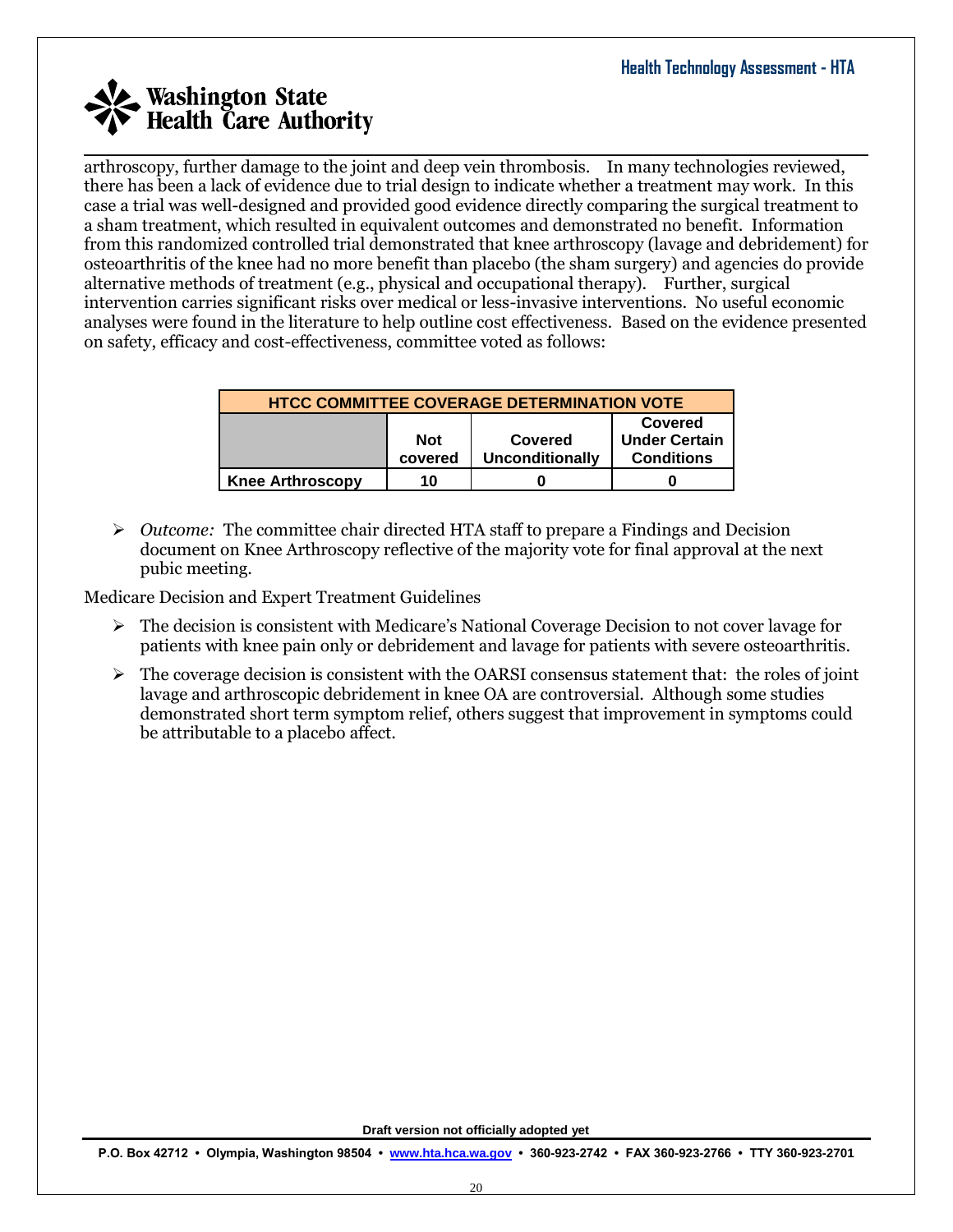

**Health Technology Clinical Committee Findings and Coverage Decision Topic: Knee Arthroscopy for Osteoarthritis of the Knee Meeting Date: August 15, 2008 Final Adoption:** 

## **\*D\*R\*A\*F\*T**

### **Number and Coverage Topic**

20080815B – Knee Arthroscopy for Osteoarthritis of the Knee.

### **HTCC Coverage Determination**

Knee Arthroscopy for osteoarthritis of the knee is **not a covered benefit.** This decision does not apply to the use of knee arthroscopy for other diagnostic purposes.

### **HTCC Reimbursement Determination**

**Limitations of Coverage** 

Not Applicable

**Non-Covered Indicators**

Osteoarthritis of the Knee

## **Agency Contact Information**

| Agency                              | <b>Contact Phone Number</b> |
|-------------------------------------|-----------------------------|
| Labor and Industries                | 1-800-547-8367              |
| <b>Uniform Medical Plan</b>         | 1-800-762-6004              |
| <b>Health and Recovery Services</b> | 1-800-562-3022              |
| Administration                      |                             |

## **Health Technology Background**

Osteoarthritis (OA) is a chronic and painful joint disease caused by degeneration that affects more than 20 million people, the most common joint disease in the United States. Knee osteoarthritis causes thinning and softening of the cartilage in the knee that absorbs shock and allows joint surfaces to glide over one another. Medical treatment for osteoarthritis is not curative; it is designed to alleviate symptoms, primarily pain and swelling.

**Draft version not officially adopted yet**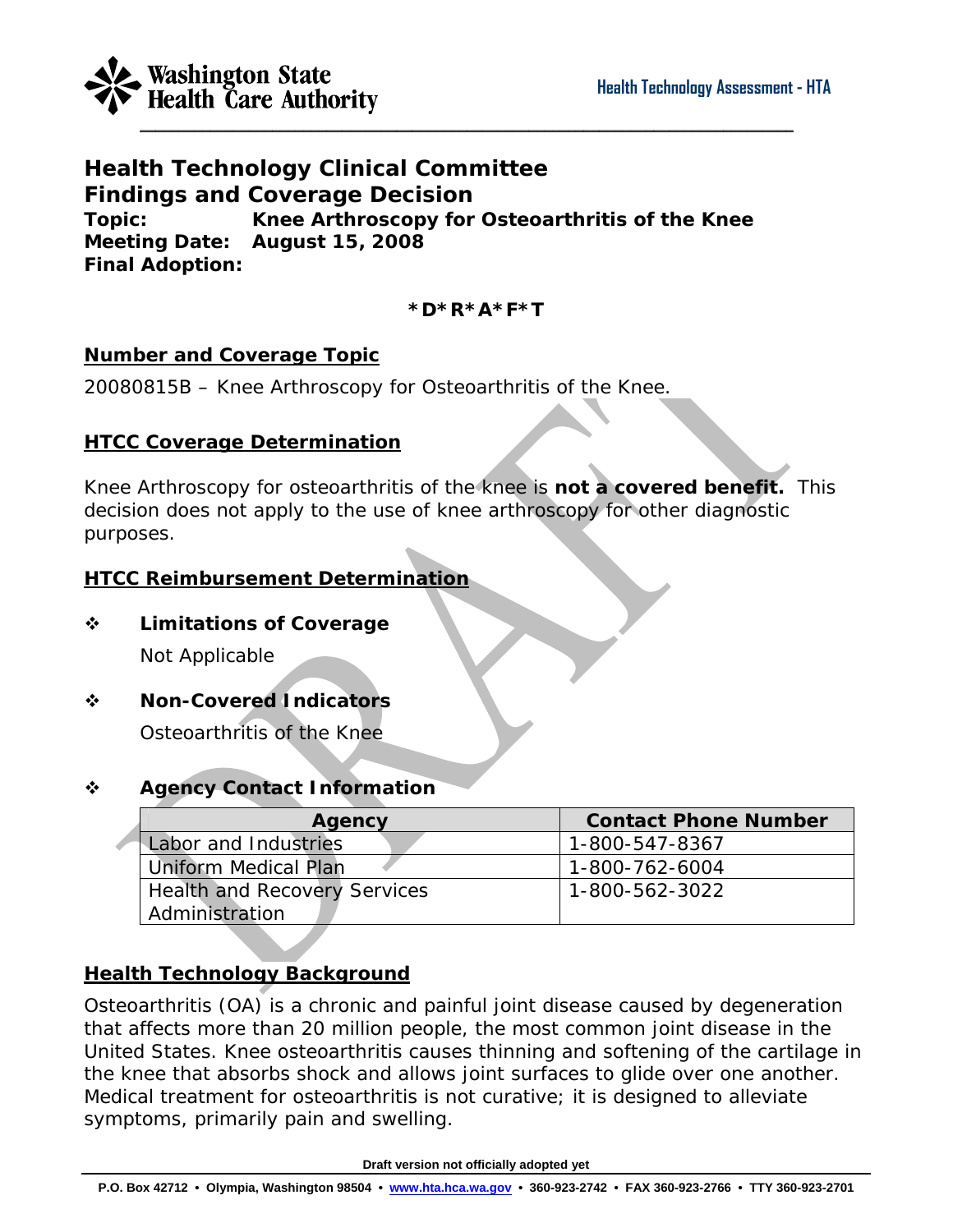Knee arthroscopy is in the top ten procedures, by cost, that are paid for by the Washington agencies. (For DSHS, orthopedic surgeries are number four and include knee arthroscopy). This surgical procedure is generally performed to directly visualize the knee joint, remove excess fluids and worn or loose bodies and repair tears. It is regarded as minimally invasive and a generally safe surgery that has effectiveness in treating certain knee injuries.

 $\mathcal{L}_\mathcal{L} = \{ \mathcal{L}_\mathcal{L} = \{ \mathcal{L}_\mathcal{L} = \{ \mathcal{L}_\mathcal{L} = \{ \mathcal{L}_\mathcal{L} = \{ \mathcal{L}_\mathcal{L} = \{ \mathcal{L}_\mathcal{L} = \{ \mathcal{L}_\mathcal{L} = \{ \mathcal{L}_\mathcal{L} = \{ \mathcal{L}_\mathcal{L} = \{ \mathcal{L}_\mathcal{L} = \{ \mathcal{L}_\mathcal{L} = \{ \mathcal{L}_\mathcal{L} = \{ \mathcal{L}_\mathcal{L} = \{ \mathcal{L}_\mathcal{$ 

Benefits are thought to include the reduction of pain in patients with osteoarthritis. Although the harms are thought to be minimal, important clinical questions about the effectiveness of knee arthroscopy for osteoarthritis are present and nationally there is wide variation in its use for this and other conditions.

# **Summary of Committee Findings**

The HTCC reviewed and considered the Knee Arthroscopy for Osteoarthritis of the Knee technology assessment report, information provided by the Administrator, and public and agency comments. A key overall benefit question committee members focused on: was if knee arthroscopy (lavage and debridement) for osteoarthritis of the knee is an effective measure for patient treatment? Factors considered were related to the effectiveness of the surgery for pain treatment and improved function, as well as access to alternatives. Safety issues were related to the surgical intervention which, while less invasive than other surgeries, continues to carry surgical complication risks; and specific to arthroscopy, further damage to the joint and deep vein thrombosis. In many technologies reviewed, there has been a lack of evidence due to trial design to indicate whether a treatment may work. In this case a trial was designed and provided good evidence directly comparing the surgical treatment to a sham treatment, which resulted in equivalent outcomes and demonstrated no benefit. Information from this randomized controlled trial demonstrated that knee arthroscopy (lavage and debridement) for osteoarthritis of the knee had no more benefit than placebo (the sham surgery), and agencies do provide alternative methods of treatment (e.g., physical and occupational therapy). Further, surgical intervention carries significant risks over medical intervention. No useful economic analyses were found in the literature to help outline cost effectiveness. Based on the evidence presented on safety, efficacy and cost-effectiveness, the committee members voted for non-coverage.

*Effectiveness*: Effectiveness was a key area of discussion for committee members, factors important in the discussion included: if knee arthroscopy relieves pain and improves function for patients with osteoarthritis of the knee? The central study, a single placebo-controlled randomized clinical trial (RCT) focused on:

**Draft version not officially adopted yet**  Regarding effectiveness – the key trial found no difference in outcomes of patients treated with knee arthroscopy for osteoarthritis and placebo surgery. All other studies were not RCTs and were missing available key factors such as, but not limited to: there was no outlined distinction between patients with primary or secondary osteoarthritis, the placebo